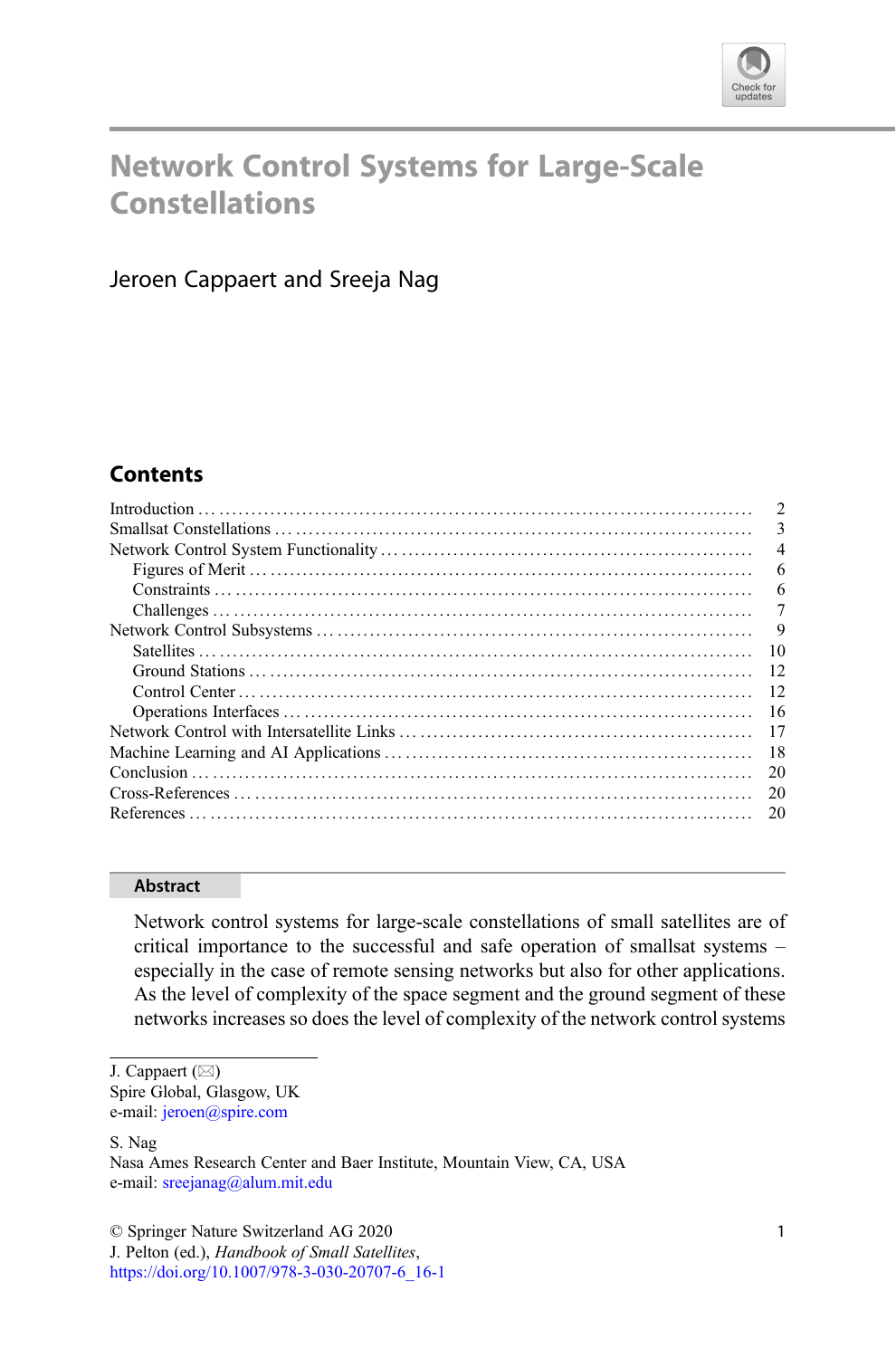that are used. Today small satellite constellations such as those represented by Planet and Spire represent the two largest small satellite constellations in operation, but in the near future, there are many new constellations that may require network control of many thousands of smallsats. There are challenges associated with initially deployment, configuration of spare satellites, operation of large constellation, and de-commissioning and de-orbit of smallsats that require a high level of sophistication and technical expertise. All of these levels of complexities and methods to create effective network control systems for large-scale constellations are addressed in this chapter.

#### Keywords

Artificial intelligence (AI) · Machine learning · Mission control · Scheduling · Planning · Tasking · Figures of merit · Delay-tolerant networking · Softwaredefined networking (SDN)

## Introduction

In recent years, there has been a proliferation of smallsat constellations. There are now over a dozen companies now having fully operational constellations and commercializing their telecommunications, networking, automatic identification system (AIS), remote sensing, and RF geolocation products. These small satellite constellation operators now have a special focus on how to achieve the most efficient and optimal use of their spacecraft assets. Most modern smallsat constellations are no longer operated on an on-demand basis. Instead most of these smallsat systems collect or communicate data on the basis of software programming. Thus most of these spacecraft operate at their own pace. Further in the case of remote sensing and other systems, there is a trend toward processing of data on-board the satellite to greatest extent possible. If it is possible to pre-process the data on-board before bringing it to the ground, it can lead to greater efficiencies at several levels.

The goal of a network control system for a smallsat network thus typically becomes to translate direct customer demands into the operational plans for the satellite networks without commands or specific requests for data coming from the ground. This process is called, especially for remote sensing satellite systems, asset tasking. This method of optimizing the usage of the space and ground segment assets via network control software is key to the successful operation of smallsat networks (see Fig. [1\)](#page-2-0). As such, network control is now central to achieving mission and business success. In short optimized network control systems are key to determining achieving the highest return on investment and the most efficient asset allocation in orbit and on the ground.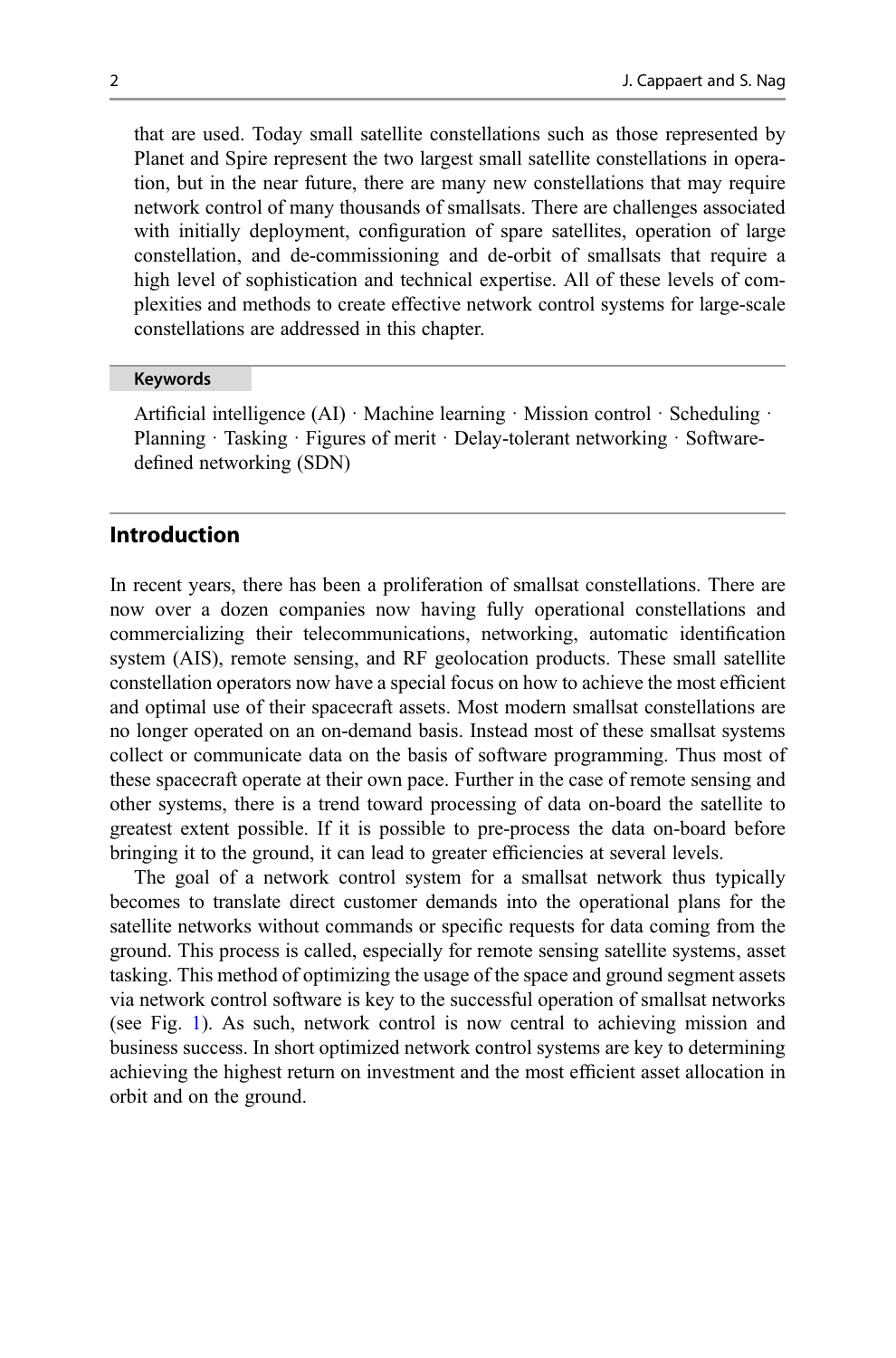<span id="page-2-0"></span>

Fig. 1 Network control as part of business process

## Smallsat Constellations

A Euroconsult study has projected that, over the next 10 years, about 8600 smallsats will be launched, at an average of 835 per year as of 2023. They also project that this will grow to an average of 880 launched per year by 2028.

According to the Euroconsult study, 322 smallsats were launched in 2018. Of these launches about 40% were for constellations (Euroconsult [2019](#page-20-0)).

Proposed constellation sizes range from 10s of satellites to 100s and 1000s. A few operational constellations already exist today in the range of 10s and 100s of satellites (e.g., Planet, Spire).

This trend toward the use of more efficient software, optimized network control systems, and the use of pre-processing where possible is not restricted to smallsat networks. These same dynamics are also driving fundamental change in the way large networks of satellites are operated.

In the past it was feasible to manage and control a few satellites by means of an on-the-ground team of operators. It was even for larger networks of perhaps 20 in number by means of simple automation and a scripting process followed by manual operators on the ground. This approach however becomes increasingly unwieldy for larger constellations. Human errors – sometimes called cockpit errors – become more likely as network operations grow in size. There is a threshold – of perhaps a constellation of 50 satellites – that forces a change to a completely different level of automation.

A constellation of 50 or more, such as was first demonstrated by the Iridium and Globalstar constellations, requires a different approach. At this level of complexity, the satellites can no longer be thought of as individual assets. This is because the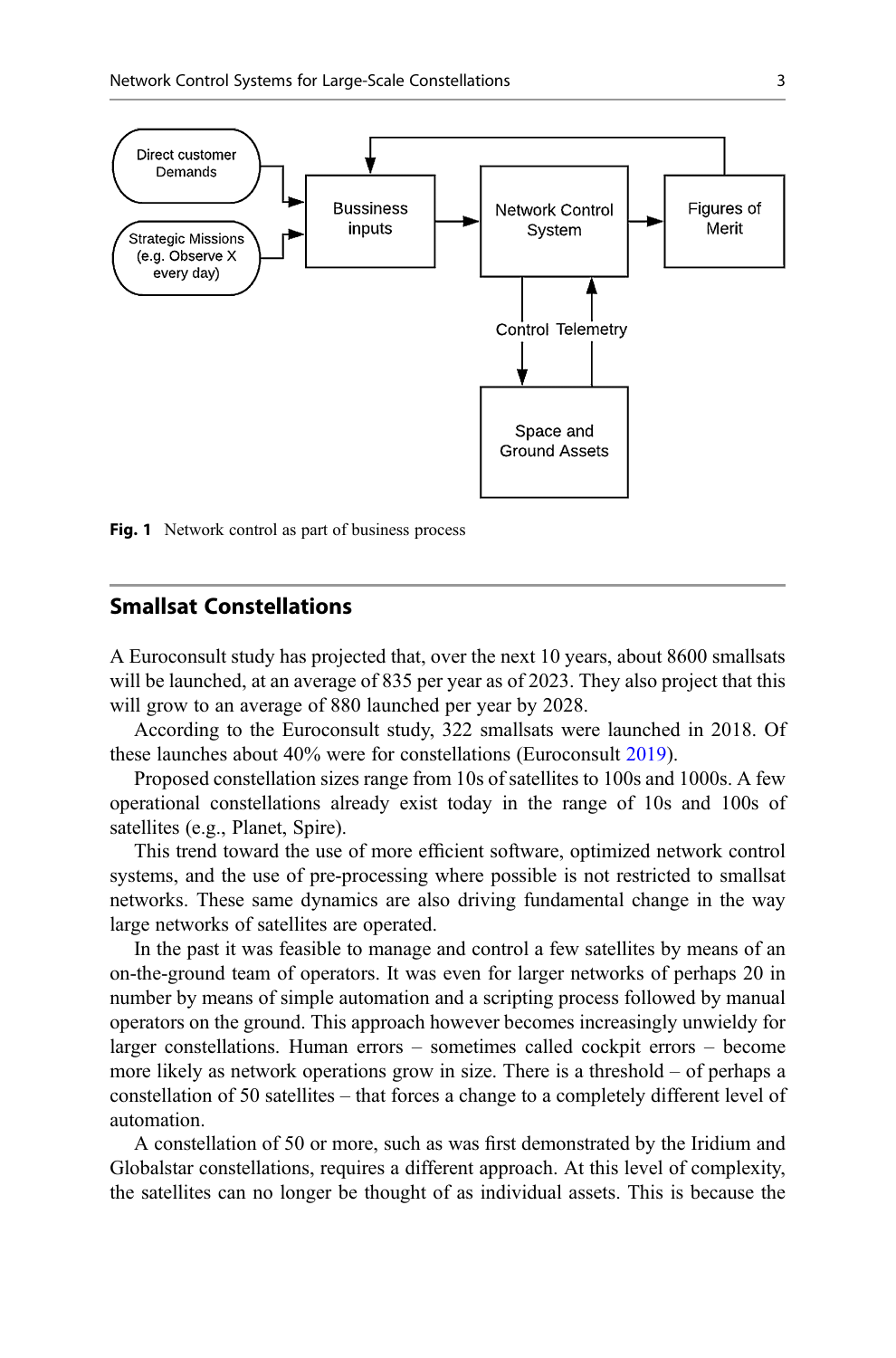complexity of interaction is increasing exponentially, which can be shown analytically (Alderson and Doyle [2010](#page-19-0)). A network of this size has to be considered as a holistic combine. It becomes necessary for space assets to be continually optimized. Automated network control can then be programmed to provide maximum product value.

One must start from a purely practical perspective to consider what satellite operators are able to achieve. It is very challenging for operators to constantly monitor and in real time resolve anomalies that occur within a constellation larger than perhaps 20 satellites operating in low Earth orbit (LEO) and truly impossible at a level of 50 satellites. This is because the complexity of interaction is increasing exponentially. If one considers the case of a modern smallsat constellation, the complexity becomes very great indeed. Such a constellation could have:

- Greater than 100 satellites. These might be distributed in many orbital planes.
- There could be ground station at 50 or more locations.
- There might be well over 1000 satellite contacts per day.
- The level of communications throughput and data download might be collectively measured in gigabytes per second.
- Satellites might have varying data requirements and have been programmed to provide multiple services or data products.

With this amount of complexity, manual control essentially becomes impossible. Automated and programmed systems are needed for network control. This then allows operators to focus on providing the needed responses and inputs to the system. The role of human operators thus becomes that of balancing business priorities and re-acting to specific issues or anomalies that might require attention.

# Network Control System Functionality

All these elements of optimized systems operations are shown in Fig. [2](#page-4-0) with the many parts of a network control system depicted. There are many aspects to consider. These elements include but are not limited to the following (Cho et al. [2018\)](#page-20-0).

- Satellites: a typical smallsat constellation and the satellites deployed in it are built up over time. This may include the use of rideshare launches. In such cases the constellation can be less "managed" than traditional constellations that can utilize dedicated launches.
- Ground stations: Smallsat operators typically rely on a ground station network that is not monolithic in nature. Rather these ground stations may well be constituted by multiple owners and service providers. The result of this diversity of providers and terminals is a ground network that has capabilities that might widely differ. For example, on some stations there might just be a downlink available, while other stations can send commands as well as receive data.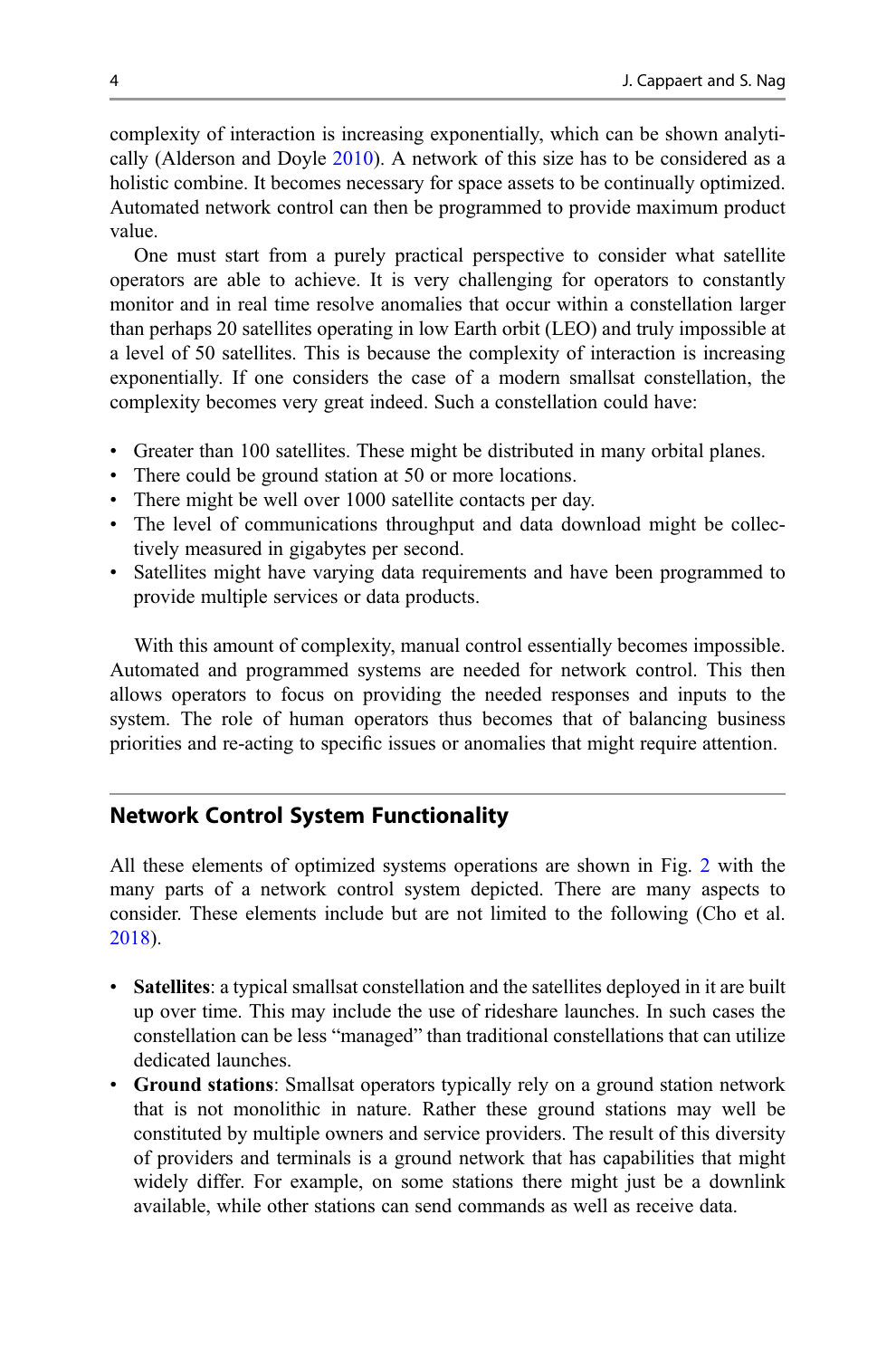<span id="page-4-0"></span>

Fig. 2 Illustration of the elements of a network control system and need for flexible network control

- **Mission control:** The mission control centers can also differ. One facility could be a traditional physical mission control center. Others might be designed as completely cloud-based distributed control center. Such a facility could have limited on-shift operators.
- Schedules: Scheduling is also key concept that drives asset allocation. Transit and payload schedules are traditionally generated centrally from the mission control center. In modern systems, however, network control varies depending on whether spacecraft are programmed with on-board satellite autonomy.
- Customers/users: Internal users and customers have varying needs. These may vary by season or other variables. Factors that might vary include changing number of measurements per day or once per day, week, month, etc. There can be some form of a one-off on-demand requirement such as a measurement at a specific time and place. Users could also specify multiple interfaces as to where and when to retrieve data.

Smallsat constellations come in various forms and sizes and now comprise many applications, but generally the goal of network control can be generalized to the following: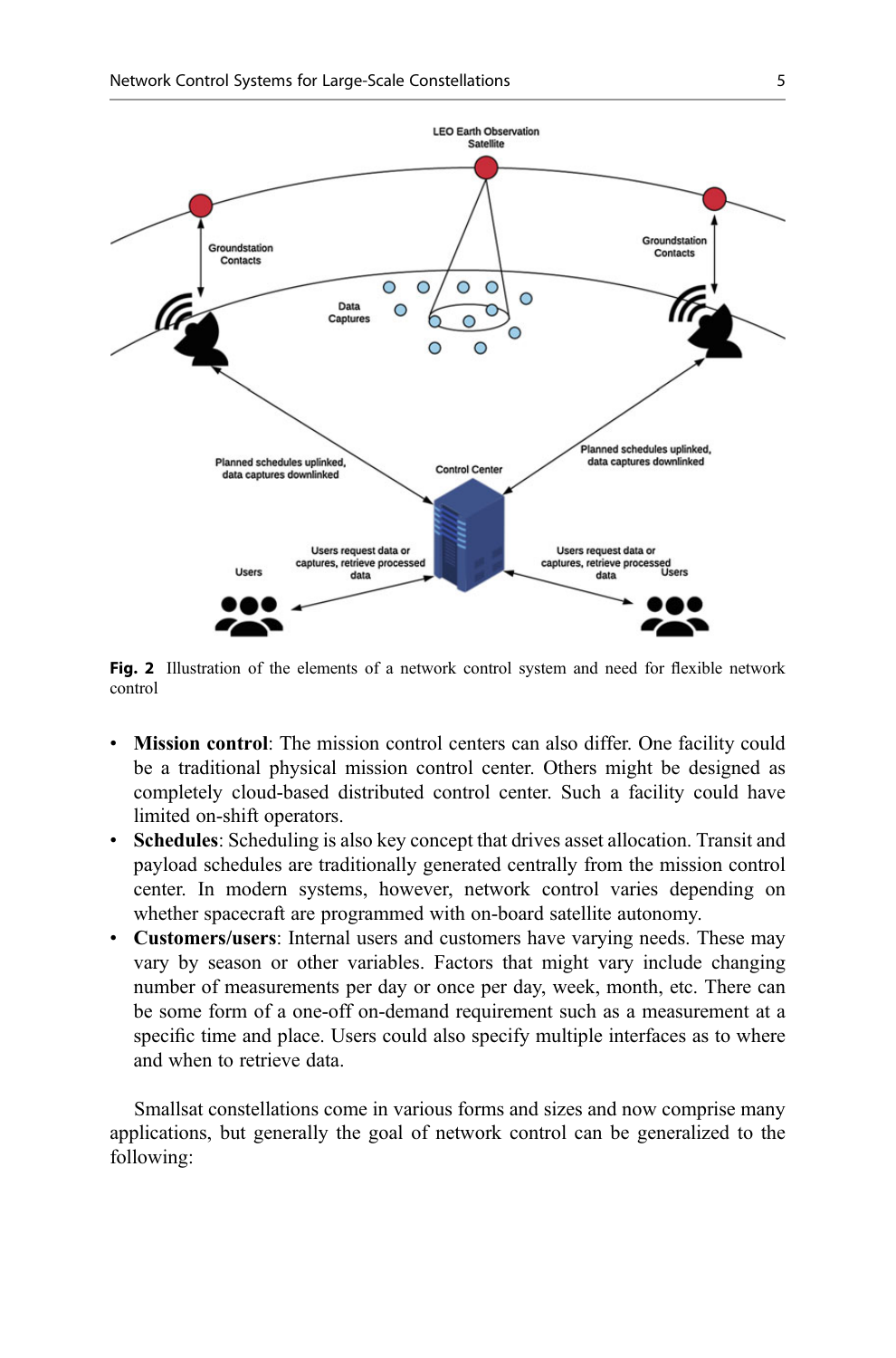- Optimize both the ground and space segment assets so as to provide the maximum return on investment.
- Ability to exploit the satellite system to allow maximum flexibility to respond to customer demands and changing market needs.

In the case of a communications constellation, the goal is typically to determine how to route given volumes of throughput optimally. Alternatively, the objective for an Earth observation constellation is to schedule data collections efficiently as well as to find the best route to relay data to the ground. Both problems are highly interconnected to routing efficiency. The use of network control systems t to achieve routing efficiency is considered in the rest of this analysis.

# Figures of Merit

A figure of merit provides a way to best gauge the performance of a network control system and is especially key for Earth observation services. The rationale for establishing a figure of merit typically considers one or more of the following criteria.

- Revisit time: This is the time between subsequent observation and/or coverage of the same geographical area. This is key for both networking and Earth Observation services. It's an important aspect as it defines the intervals during which coverage or service is not provided.
- Refresh time: This is the time between subsequent observations of the same asset (e.g., in the case of asset tracking like automatic identification systems (AIS), automatic dependent surveillance (ADS-B), or machine-to-machine (M2M) communications).
- Latency: This represents the time between an observation and data delivery to customer or the time to provide data networking connectivity. Sometimes this also includes the time required to command a spacecraft to take a certain measurement.
- Coverage: This provides a precise measure of the geographical coverage of a satellite constellation. This defines the percentage of the Earth's surface (or an area of interest) that is covered. Similarly, asset coverage can be defined as the ratio of assets that is covered (ships, buildings, airplanes).

# **Constraints**

A network control system thus needs to be flexible and responsive in order to take into account various operational constraints. The principal constraints include:

• Energy constraints: It is important to ensure that the stored energy in the spacecraft battery is always sufficient to meet power needs of the mission and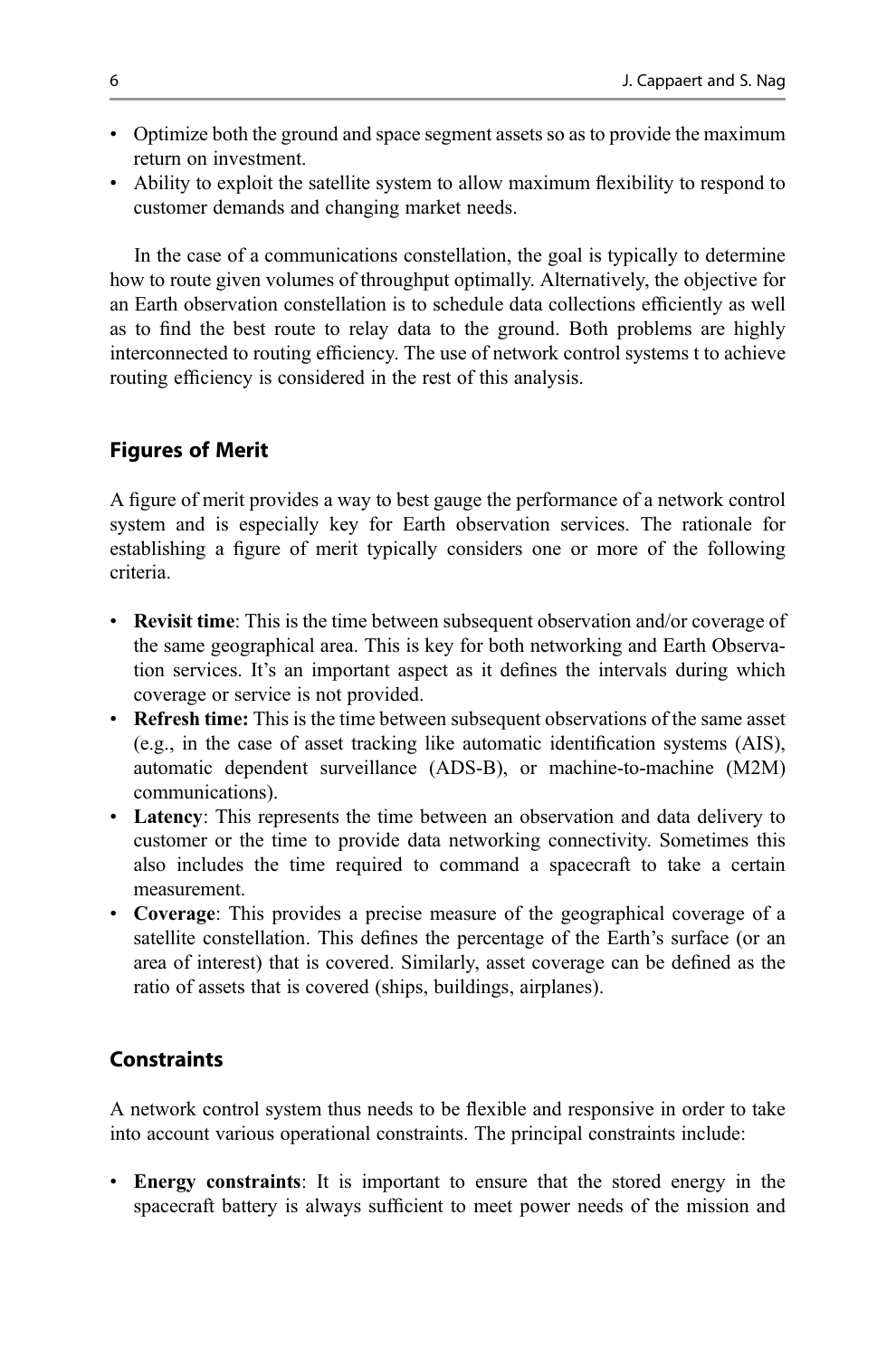the spacecraft bus as well as meet the associated needs during the times of solar eclipse. All scheduling of spacecraft activities needs to take into account the satellite's power budget. There also needs to be some reasonable margin. In short scheduling of service must always respect power availability plus some margin.

- Thermal constraints: There are also thermal constraints that must be considered in the provision of services. Each of the spacecraft's subsystems must be used only if the temperature expected in that interval is within an acceptable range. If a particular payload observation or communication windows are found out of range, then this service capability must be cancelled.
- Data balance or storage capacity: There must be care taken to ensure that the storage space remaining on the spacecraft is more than adequate to meet mission objectives. This includes the capability to always be aware of the storage capacity and downlinking capabilities in terms of data rate and windows that are available for such data transfers.
- Subsystem compatibility constraints: There can be competing power, thermal, or other constraints that must be considered. This means that network control systems must be programmed so that non-compatible subsystems are not used at the same time or that all operational requests are compatible for the times they are in use. For example, high-power transmitters and a sensitive receiver might operate effectively at the same time. Other payload elements might have competing pointing, thermal, or other requirements.
- Geographical constraints: In some cases there are constraints related to operating over certain geographical areas. For example, one might want to operate payloads only over land, deserts, oceans, or arctic regions. Additionally, an operator might want to restrict service in polar regions so as to recharge batteries. Thus the geographic constraint would hinge on whether is above highly trafficked areas or not.
- Regulatory constraints: It is also important to make sure that all operations are conducted within the limits of space operation frameworks and applicable licenses. Satellite communication services are restricted in many ways, but there are also constraints on Earth observation satellites and other applications. Those who are launching communications satellite systems might have to coordinate with other operators on a non-interference basis. This can result in the need to duty cycle radios, implement communications blackout windows, or point away for geostationary satellites, which have protected status, to reduce the risk of interference. Additionally, operators must take care not to exceed power flux density limits set by the ITU since many satellites might be communicating at the same time. Any network control systems need to take these constraints into account.

## Challenges

Some of the main challenges for a satellite network control system are examined below.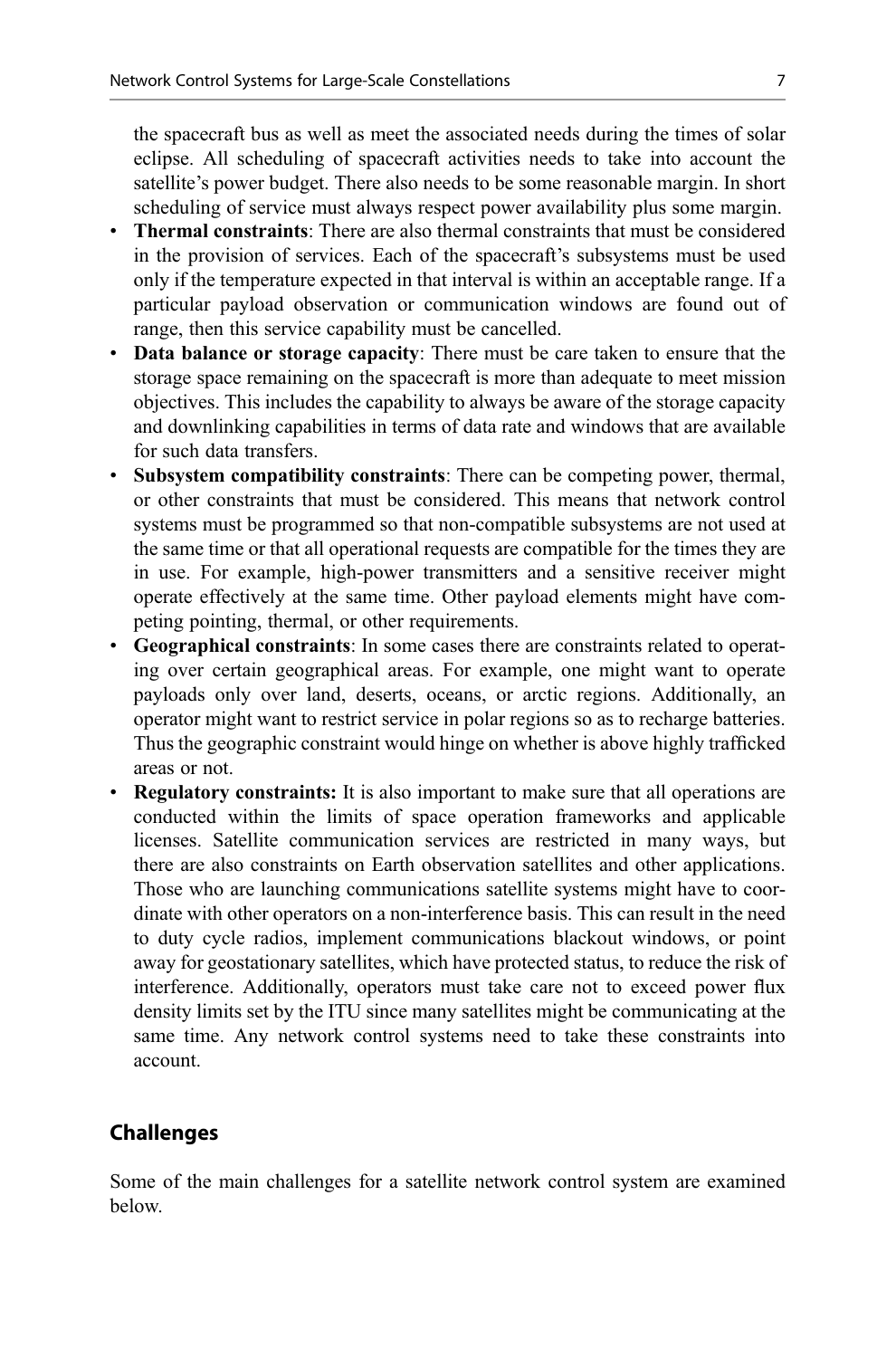#### Heterogeneity

Smallsat constellations, which include hundreds or more satellites, are deployed in different generations. Thus these satellites may have different capabilities. Thus these networks might contain satellites that are in some ways heterogeneous in design. This is due to the iterative development process over time. Constellations are built up piecewise as hardware is developed and improved. Geosynchronous satellites might have lifetimes of 15 to 18 years, but constellations with LEO satellites may be replenished much more often than traditional satellite systems. This results in a constellation that can be composed of dozens of hardware versions, some of which might be minor, while others might be more significant.

Another reason for differences in hardware of satellite design, or even operational frequency bands, can be a satellite operator purchasing satellites from other networks. Sometimes acquisitions can come from completely different satellite networks (e.g., Planet and the initial SkySat constellation).

Smallsat systems can also be different, not just in terms of hardware differences, but there can also be a variety of software versions across the constellation. A single satellite might be composed of subsystems each running their own software version and each being software-upgradeable. This is a manageable issue, but it requires considerable discipline to make it work. Unique software configurations might arise as well as satellites experience key issues and/or major anomalies. There may be the need to create workaround solutions that are unique to one satellite or a particular cluster of smallsats. Every satellite tends to develop a unique "personality," based on the specific hardware and software features and potential anomalies or workarounds in place (Open Networking Foundation [2012\)](#page-20-0).

Any network control system needs to take into account these differences when scheduling its assets.

#### Orbital Patterns

While some smallsat constellations are actively managed and station is kept to special parameters, many are not. Other constellations are more irregular and rely on available rideshare opportunities. For example, see Fig.  $3a-c$  $3a-c$ . These figures provide a comparison between the Spire, Planet, and Iridium orbits. The difference in launch strategy results in satellite to ground station transit patterns that are quite different for these three constellations. Satellites might see a ground station a few times an hour regularly for a while, only to have hours-long contact gaps later.

This usually results in figure of merit distributions with a long tail. For example, Fig. [4](#page-8-0) shows the latency distribution of the Spire constellation and ground network. While latency is normally very good, due to the orbital configuration, sometimes there are large contact gaps between satellites, resulting in a few periods with long latency that skew the average latency.

#### Multi-customer Nature

Many modern constellations no longer serve one type of customer or might even operationally produce more than one type of data from multiple payloads. The need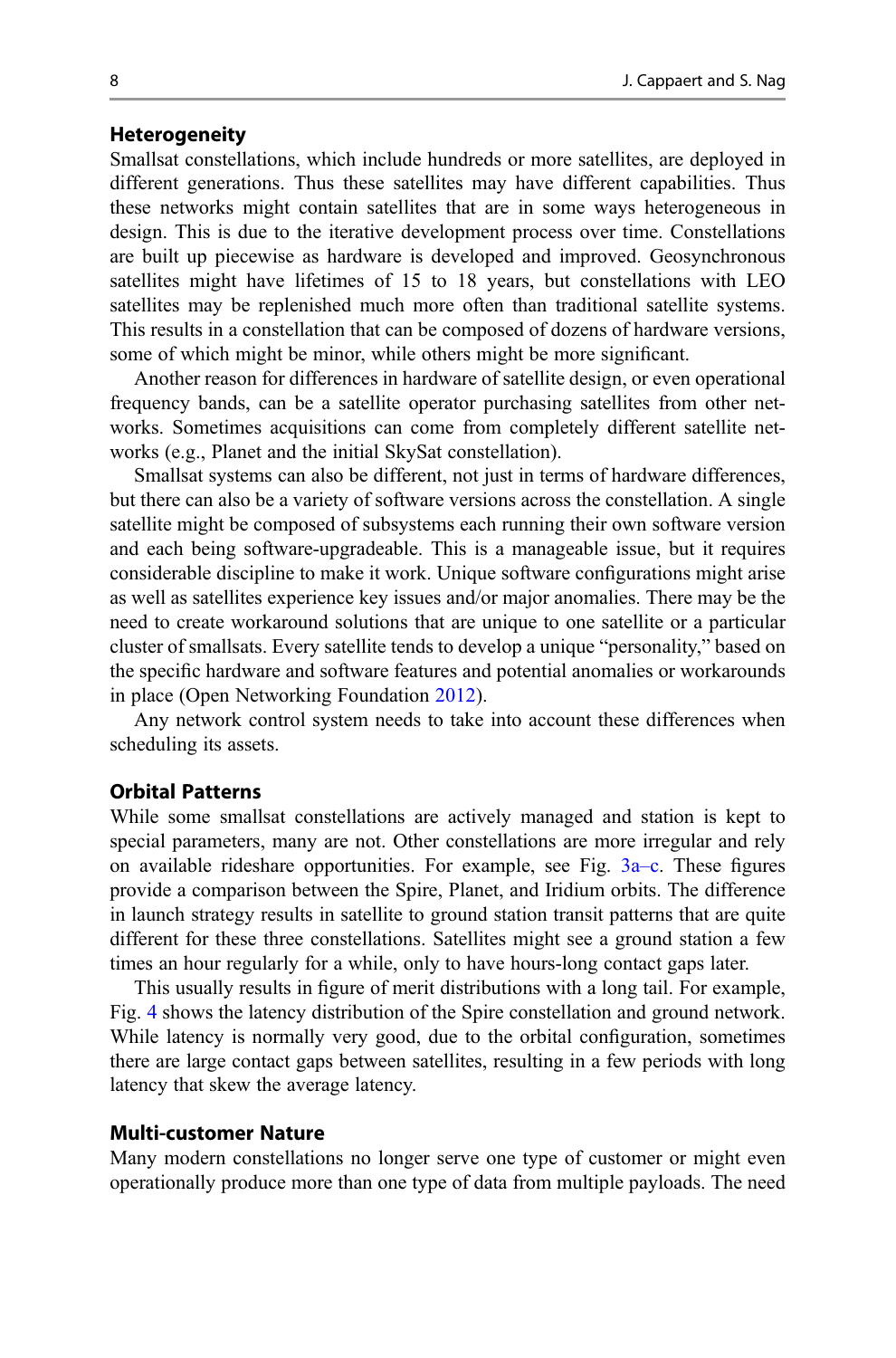<span id="page-8-0"></span>

Fig. 3 (a) Spire's LEMUR constellation. (b) Planet's Flock constellation. (c) Iridium



Fig. 4 Latency patterns for the Spire constellation (Graphic courtesy of Spire)

to manage and control the competing priorities between various data types can be difficult. These challenges become even greater as various data types are added, the volume of data transfer grows, and latency requirements differ. Additionally, within a single data type, multiple different service levels could and often do exist. For example, captures relating to emergencies (e.g., imagery for natural disasters, ship data following collisions, etc.) could have higher priority needs than "standard" captures. Any network control system thus needs to be flexible so it can consider various data types and different tiers of data. One might end up with a latency-data volume curve as shown in Fig. [5](#page-9-0), where various tiers of data volumes are downlinked at various latencies as well as different data speeds.

## Network Control Subsystems

• On Fig. [6](#page-10-0) an example is shown of what a constellation network control system might look like. The various components are discussed (Cho et al. [2018](#page-20-0)) below.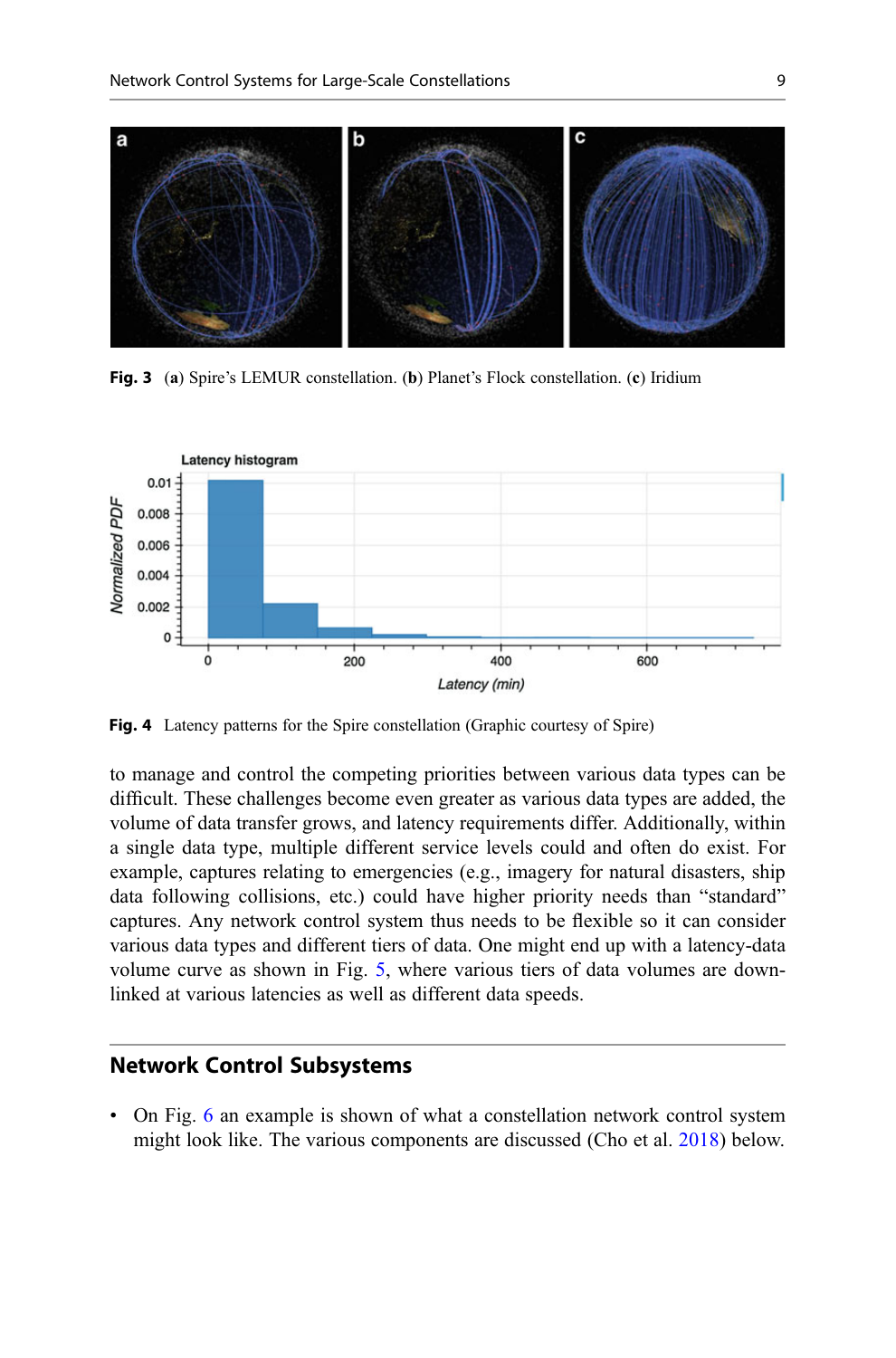<span id="page-9-0"></span>

Fig. 5 Example of latency-volume curve (Graphic courtesy of Spire)

## **Satellites**

## On-Board Automation

The main goals of the on-board automation include at least the following four objectives:

- Checkout and commissioning of satellites: The efficient deployment and commissioning of multiple satellites in a constellation is a demanding task. This can mean the deployment, checkout, and commission of multiple satellites that are deployed from one launch vehicle. Thus the managing satellite commissioning for many, many satellites across dozens of vehicles over a wide span of time is cumbersome. For example, Planet moved to a fully automated commissioning system which was probably essential since they were involved with the launch, checkout, and commissioning of 88 satellites associated with a single launch by a Polar Satellite Launch Vehicle (Doan et al. [2017\)](#page-20-0).
- Tasking payloads and communication radios. For many small satellite constellations, there is a formal process to create "tasking schedules." These are typically generated by the mission control system on the ground and synchronized periodically with the spacecraft for a specific time interval (e.g., 24 h). Various levels of automation might exist on the spacecraft. Such automation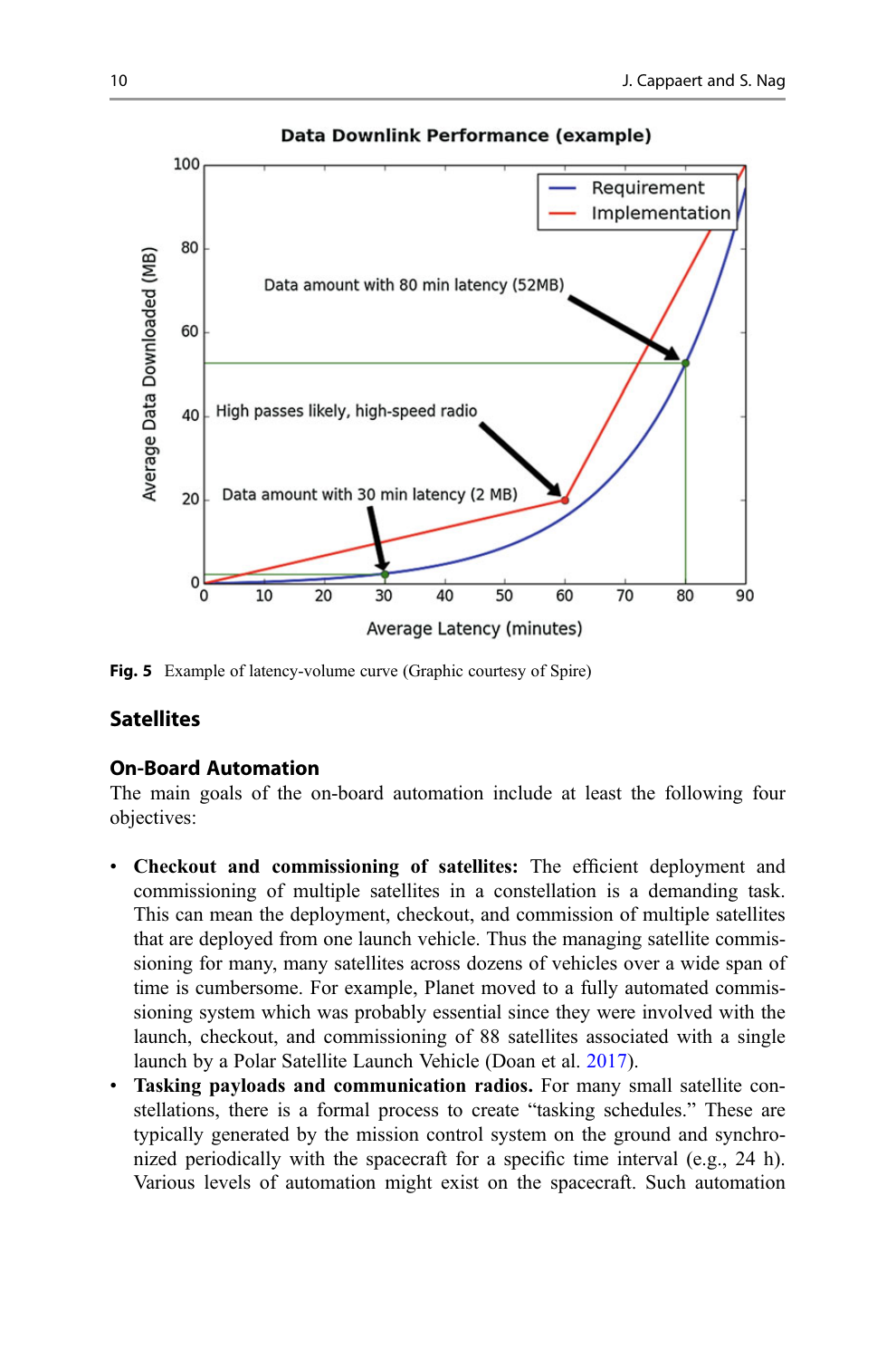<span id="page-10-0"></span>

Fig. 6 Components of typical network control system

serves to make this task easier and more efficient. In the case of automation, a task list might be quite simple. There might just be a list of commands with timestamps (e.g., "turn on payload one"). Alternatively there might be a higherlevel list of subtasks (e.g., "complete a payload collection on payload one and prepare the data for downlink"). In some of the more advanced network control systems, more autonomy might be given to the spacecraft. In this case there might be a more flexible task provided. This might result in a tasking such as "Complete 10 payload windows with optimal geographic distribution in the next 24hrs."

- Managing spacecraft data. In the case of different payload data types, there might be a need for different types of data handling. Data might exist in various forms and conditions. These might include ring buffers, databases, and plain text or binary files. For example, native data type will be allowed to determine the best storage tool. In the case of IoT message, it might be best to create a database. In the case of raw radio frequency collection, this process might work better with binary files. Data size and data latency are among the factors that contribute to these decisions. In the case of data with low latency requirements, it is best to avoid large files that would take a long time to download. The on-board computer can also apply data compression where appropriate and pre-process the data to prepare it for downlinking. Thus it is best to encode large files in advance of downlink.
- Collect telemetry, monitor system health, and recover where needed. Lastly, it is the task of the on-board computer to monitor health for all subsystems. It is also tasked with the responsibility to collect system telemetry and perform fault detection and isolation and recovery as required. Traditionally the on-board computer would be tasked to "flag" any faults and transmit them to the ground in order to alert operators. In more advanced systems, especially in the form of 0 recurring and simpler faults, this might be programmed to be handled through an automated recovery process. The latest systems employ modern machine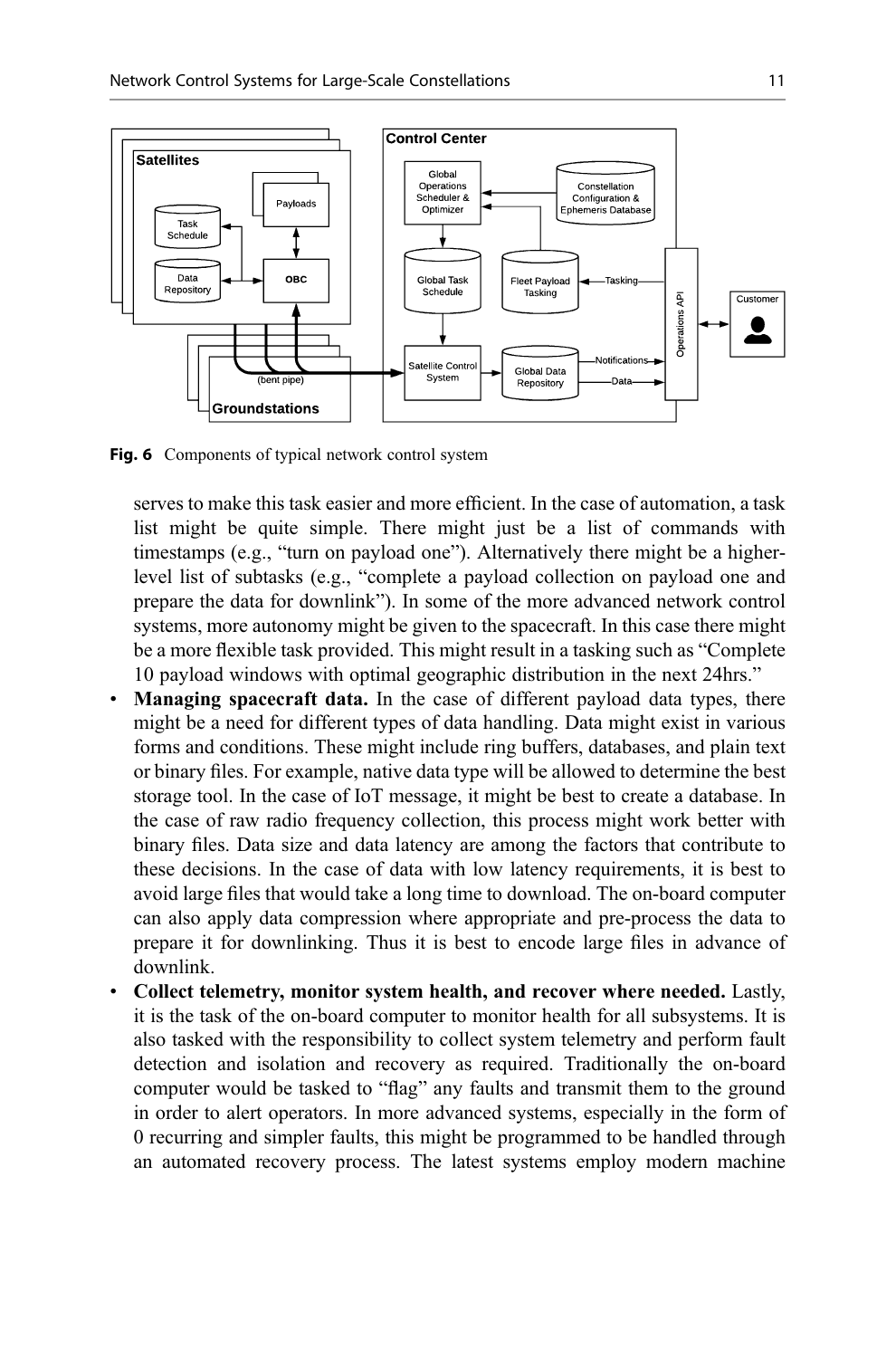learning telemetry systems. This allows longer-term trending of telemetry data and a greater ability to identify indicators of impending system failures.

## Ground Stations

In most systems, the ground stations act simply in bent-pipe mode. This means that data is transmitted directly to the control center without buffering or processing. The advantages of this architecture would be in the form of enhanced security. This is to say that no data would ever be left unencrypted on a ground station. It would also decrease latency in that data can be streamed directly to the control center without having to wait to complete a satellite pass.

## Control Center

#### Configuration and Ephemeris Databases

As indicated above, each satellite usually ends up having what might be called a unique personality. This then results in the need for a per-satellite configuration database. Such a detailed database can keep track of things like (i) satellite frequency configuration, (ii) licensing jurisdiction, (iii) status of subsystems, (iv) status of watchdogs, (v) timestamps of the last time maintenance procedures were executed, (vi) software interface versions, (vii) ADCS control modes, (viii) telemetry alerting limits, and other data peculiar to an individual satellite. Whenever tasks are scheduled and executed, the satellite configuration database is used to determine how to interact with a specific satellite. This would include decision as to what software interfaces to use. This key database would also contain the ephemeris information for satellites.

In addition, the database can contain ground station characteristics. This would alert the scheduler as to which satellites are compatible with which ground stations.

#### Operations Scheduler and Optimizer

To make the best use of all assets, a globally optimal ground system transit and onboard tasking schedule needs to be generated.

The block diagram shown in Fig. [7](#page-12-0) shows how an optimizer fits into the large satellite control process. The input for the optimization process is derived from business-level goal functions. These might take the form of "Collect X MB of data at Y min of latency" or "optimally cover a specific area of interest." Business objectives can also change over time. Thus, the goal functions are not necessarily static. High-level functions need to be translated into actionable satellite operations interface variables. This is where figures of merit are employed. Thus figure of merit conditions are then fed into the optimization process. The output from this process will be translated into constellation control parameters. These then become specific tasking schedules, the setting of telemetry limits, etc. This ultimately becomes a circular process after these parameters are executed and telemetry data collected.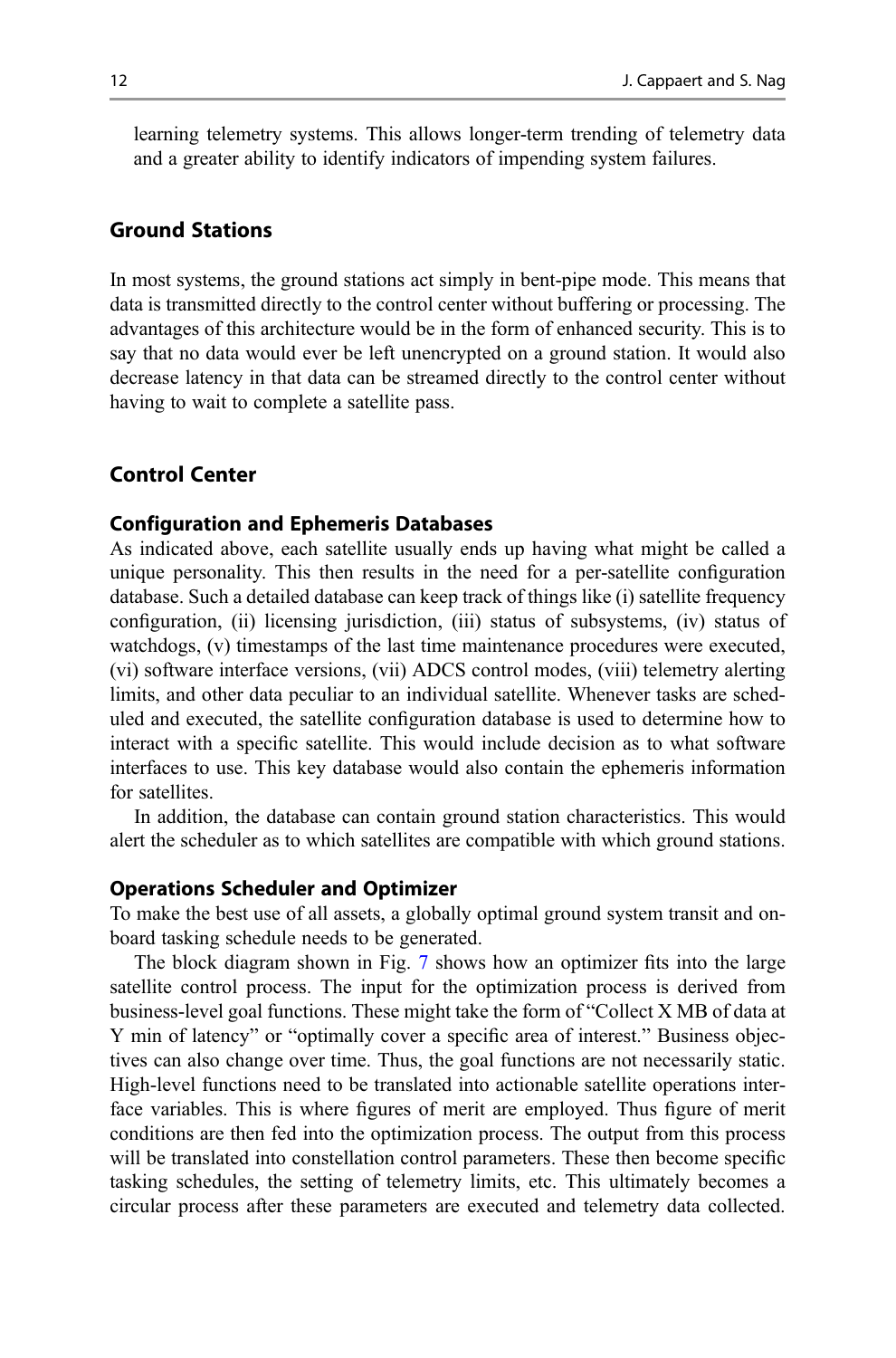<span id="page-12-0"></span>

Fig. 7 Example of optimization process

This informs the control center on the level of success achieved compared to the initial goals.

## Optimization Strategy

#### On-Board Optimization

One option is for the ground to output contact schedules as well as a set of objectives for each spacecraft which in theory it can autonomously pursue. Each spacecraft would in this case need its own optimizer. This would include its own thermal and power models, priority maps, etc. This optimizer would need to computationally be programmed to run efficiently on the on-board computer.

Some advantages with this approach are relatively simple ground-based scheduling; more resiliency against unpredictable hardware behavior that was not foreseen during scheduling, such as an instrument failing to turn on; and ability to react to evolving phenomena to observe.

On the other hand, there are disadvantages with this approach: less fine-grained control with a less deterministic outcome that might potentially result in performance further away from a global optima and the higher levels of on-board autonomy, requiring more complex satellite side code.

#### Ground-Based Optimization

This approach entails an entire schedule (as optimized on the ground) to be uplinked to each satellite. This would be expected to be followed under nominal operations. This has the advantage that it provides very fine-grained control over what the constellation is asked to do with a deterministic outcome.

#### Hybrid Optimization

A third option would be a hybrid optimization that bridges the above two approaches. This approach generates a globally optimal schedule on the ground. Yet there is also enough intelligence on the satellite to intervene when operational conditions deviate from assumptions made during the generation of the groundbased schedule.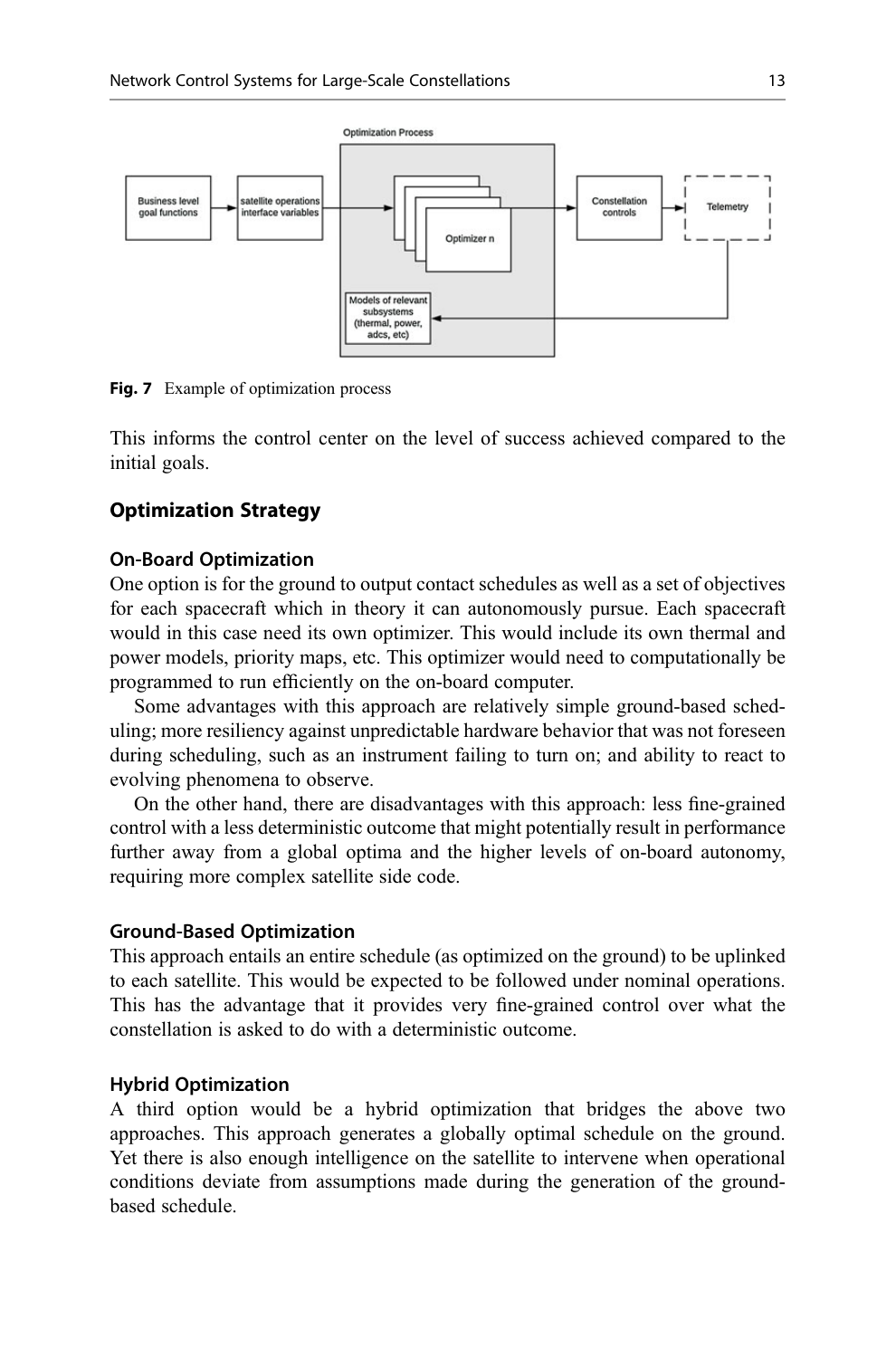Such an intervention might, for example, allow satellite to throttle back instrument usage if the amount of data throughput is backing up. It might also activate an instrument to expend energy stored in excess of what was expected.

#### Algorithms in Literature

A number of planning and scheduling algorithms have been published, and at a very high level, in open literature for single large satellite missions. Key examples are represented by Automated Scheduling and Planning Environment (ASPEN) for EO-1 satellite. Another example is the Advanced Spaceborne Thermal Emission and Reflectance Radiometer (ASTER) that is utilized on the Terra satellite as well as the high-resolution imagery from the IKONOS commercial satellite. It is also used for scheduling observations for the geostationary GEO-CAPE satellite or image strips over Taiwan by ROCSAT-2.

Stochastic algorithms have been proposed and computationally simulated for single spacecraft (Xhafa et al. [2012](#page-21-0)) and multiple payloads (Jian and Cheng [2008](#page-20-0)) and comparative merits documented for satellite fleets (Globus et al. [2002\)](#page-20-0). While they offer accurate solutions, the cost of initial condition dependence, exponential time to converge, and large training sets make them very limited in mission applications. (Abramson [2012](#page-19-0); Robinson [2017](#page-20-0)) have developed a coordinated planner that can handle a continuous stream of image requests from users by finding opportunities of collection and scheduling air or space assets to maximize collected utility. Agent-based autonomous scheduling has been implemented on NASA's Deep Space 1 (Schetter et al. [2003](#page-20-0)).

Some analysts have (Bunkheila et al. [2016](#page-20-0)) demonstrated the ability to provide for the scheduling of the scan of single LEO orbiting satellite by dividing the areas of interest and choose the sequence of strips of coverage by this method. This is based on various distance functions for an ideal orbit. It fixed scanning times based on roll and pitch angles and is therefore able to compute the temporal feasibility of pointing without modeling the Attitude Determination and Control (ADC) system or its uncertainties.

Simulation studies have optimized the scheduling for single Cubesat downlink to a network of ground stations (Spangelo and Cutler [2012](#page-21-0)) or multiple payloads' downlink to existing stations (Jian and Cheng [2008](#page-20-0)), within available storage and energy and access time constraints. Studies have also combined single satellite scheduling with information sharing across satellites for a weak consensus on feasible charging, downlink, and observation schedules (Kennedy et al. [2015](#page-20-0)) using fixed view imagers.

Scheduling observations for constellations of large satellites with payload repointing has been formulated for the French Pléiades constellation (Lemaitre et al. [2002\)](#page-20-0) (Damiani et al. [2005](#page-20-0)) and COSMO-SkyMed constellation of synthetic aperture radars (Bianchessi and Righini [2008](#page-19-0)). Schedulers for Cubesat constellations such as the 200+ Dove spacecraft fleet operated by Planet Labs, Inc. (Boshuizen et al. [2014](#page-19-0)) assume static orientation of the sensor in orbit and only schedule duty cycles for payload power. Accounting for full reorientation in multi-spacecraft missions imposes computationally expensive constraints on scheduling spacecraft slews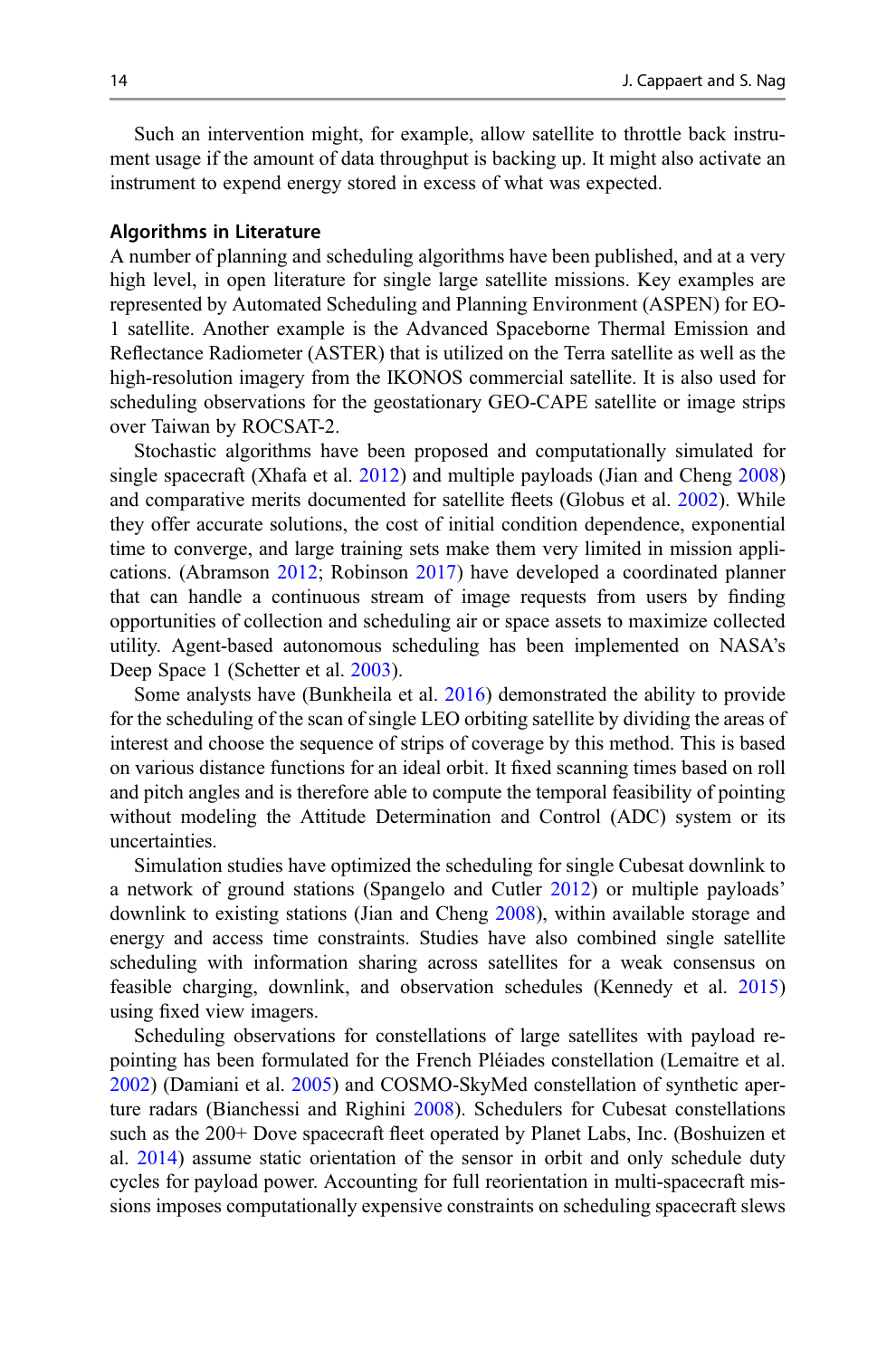between payload operations. It is only recently that scheduling with slew-time variations has shown reasonable convergence using hierarchical division of assignment (He et al. [2019\)](#page-20-0) and step-and-stare approaches using matrix imagers (Shao et al. [2018](#page-21-0)) and dynamic programming to account for utility maximization with ADC modeling (Nag et al. [2018\)](#page-20-0). Planet Labs has published a preliminary scheduler used to operate their agile Skybox spacecraft fleet (Augenstein et al. [2016\)](#page-19-0). Spire uses a similar approach for their RF sensing fleet. Agile observation schedulers that can recompute science value real time and autonomously reschedule observations across a constellation have demonstrated utility in simulation (Nag et al. [2019\)](#page-20-0).

EOS is well suited for the mixed integer linear programming (MILP) approach because to perform any activity at any time instant (or not) can be modeled as a binary integer (e.g., ROCSAT-2 scheduler), and CPLEX can solve such formulations efficiently. However, MILP allows for only linear constraints and a single objective function, and there is no guarantee of reaching an optimum in linear time. The first drawback can be addressed using linear bounds to otherwise nonlinear variables (under-constrained formulation). The lack of a single, linear objective can be addressed using a Lagrangian sum of multiple objectives or a convex function representation of the objective. However, such approximations take away from accuracy and cutting plane bounds need not always be reliable. As examples, MILP has been successfully formulated for EOS for PLEIADES and the SPOT series, GEO-CAPE, and adapted as Constraint-based Interval Planning in the EUROPA planner for Deep Space 1. Constraint programming is not restricted to integer variables and linear equations/inequalities. Variables can be intervals or anything in the finite domain and constraints can be arithmetic or symbolic.

EOS can also be framed as an orienteering problem because it is a selective traveling salesman problem (TSP) where agents are required to visit as many checkpoints as possible within a time frame, each associated with a weight. The target captures can be assigned weights and orbital or subsystem constraints set up to represent travel times between captures and the objective is to maximize the weighted sum. The prize-collecting TSP not only minimizes travel time but also penalizes for unvisited cities. However, the interplay between orbital access to required captures by fast-moving LEO satellites and ACS-dependent slewing times causes the time for the traveling salesman to go from one capture to another to be highly dependent on the absolute time either capture is accessed. Variable time further adds to TSP solution complexity.

While dynamic scheduling across the full state space is known to generate an astronomical number of paths, unsolvable in polynomial time, branch-and-boundlike approximations to the dynamic programming (DP) approach have demonstrated a practically suboptimal resolution of the NP-hard non-restricted problem. DP has also been applied to the dynamic scheduling problem after it is decomposed into several simple, static problems defined by a rolling horizon, which is automatically appended with waiting tasks as current tasks are completed.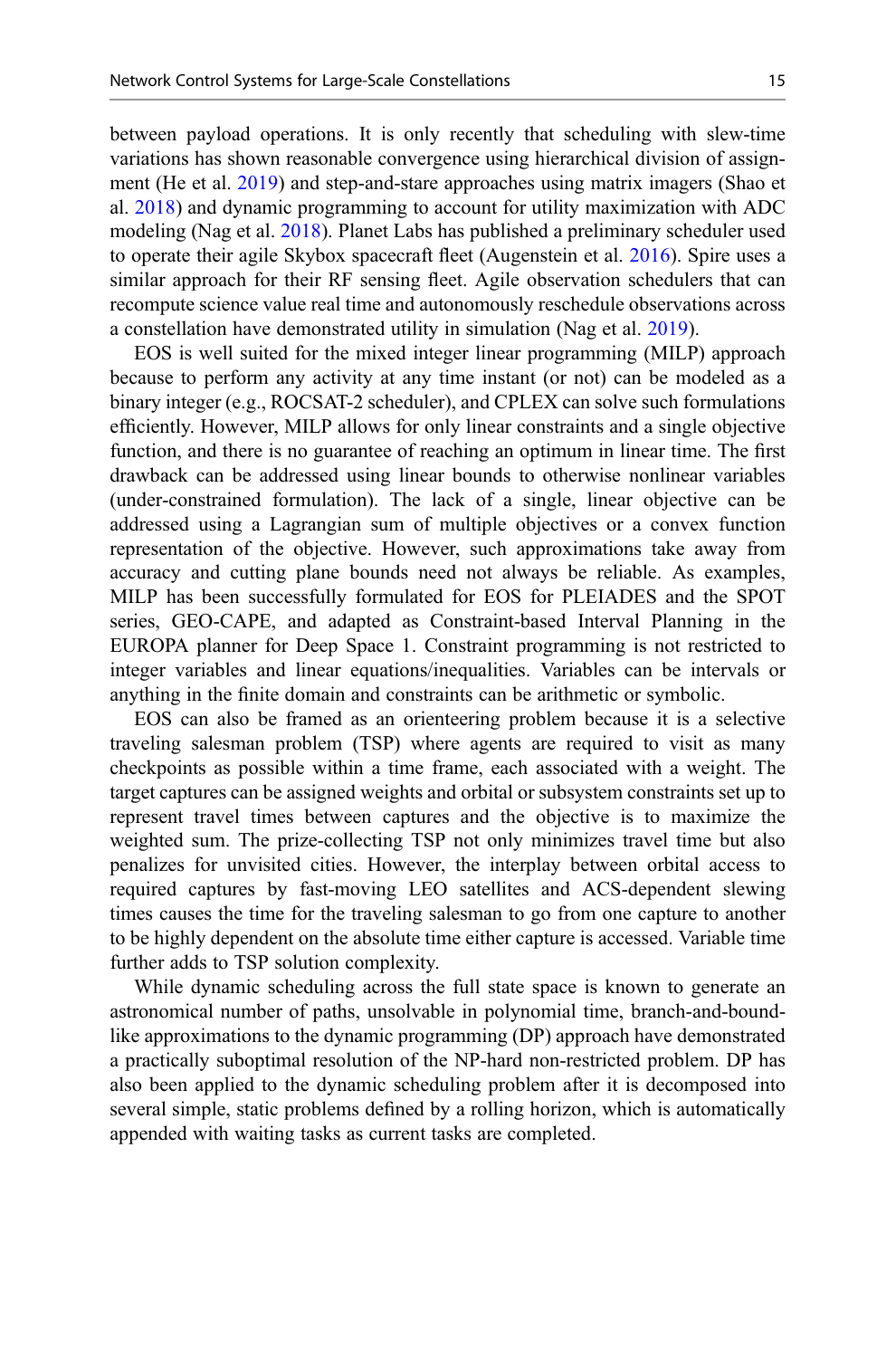

Fig. 8 Example of asset profiling process

## Asset Profiling

To be able to optimize assets, one must know the capabilities of these assets. While a good first guess is to use an analytical approach based on theoretical performance of assets, the asset performance changes over time (e.g., degradation), there can be variability in the actual performance between satellites, and different satellites might have different constraints (e.g., performance differs between different orbital planes). Because of these issues, it's possible to integrate automated asset profiling into the optimization process. Based on real satellite telemetry, expected figures of merit are determined that can then be fed into an optimizer. Using machine learning techniques, it's also possible to anticipate asset performance over time. It's also possible to alert on sudden changes in performance characteristics (e.g., a drop in downlink volume or collected observations). Figure 8 shows an example of asset profiling integration.

An example of a plot that could be obtained by an asset profiler is shown in Fig. [9](#page-16-0). This example shows a model of the payload data generation rates on-board a satellite. As time goes by, the data volume on board increases until the satellite is in contact with a ground station and the data buckets are emptied. These models can be used to determine which satellite is most in need of a ground station contact, to optimize for data latency.

## Operations Interfaces

While in a large-scale operations system, satellite operators cannot directly interface with each satellite all of the time, certain interfaces are required to ensure they can input priorities into the system, react to issues, and monitor health.

#### Priority and Request Management

Typically, any network control system will have a method of interfacing with the inputs of the optimization process. It is the task of operators to translate business priorities into actionable goal functions for the constellation. This may take the form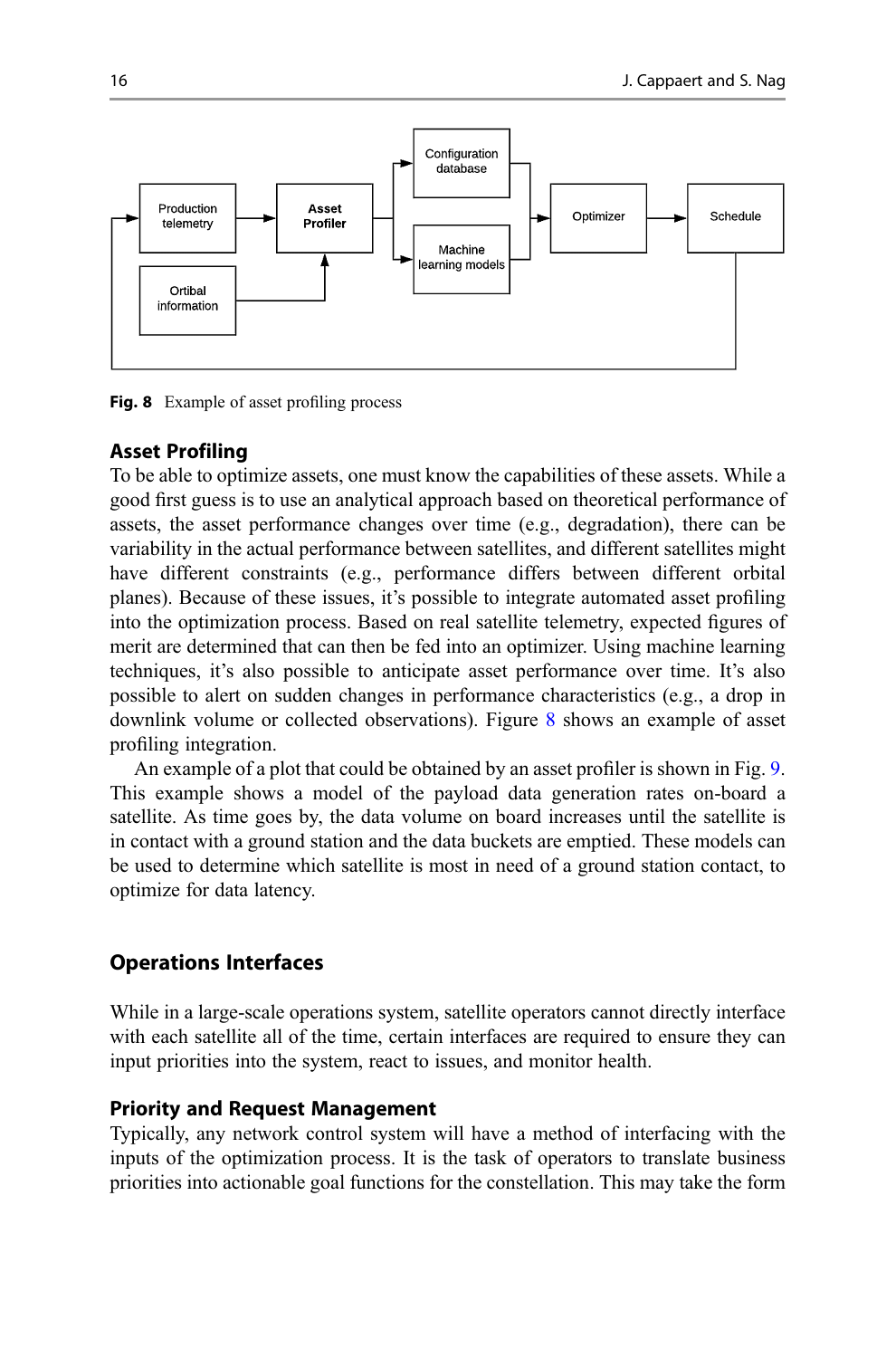<span id="page-16-0"></span>

Fig. 9 Example of asset profiling model

of defining constellating wide figures of merit (e.g., system data throughput, or data collected under a certain latency target). When ad hoc requests come in, operators normally have override mechanism to command the satellites as needed outside the process.

#### Health Monitoring and Incident Management

Given the level of automation present, the main job of satellite operators is not to directly command or task assets but rather to monitor the constellation for any anomalies that might occur and manage those appropriately. To be able to do this effectively, an incident management system is required that can link back to operational data, on-ground test results, and any other information that can help resolve the issues at hand. Operators can then feed this information back to engineering development teams as new satellite versions are being developed.

# Network Control with Intersatellite Links

If intersatellite links are present on a constellation, the concept of operations is changed quite drastically. It should be noted that the presence of intersatellite links doesn't necessarily imply a real-time connection between satellites and the ground. One particularly interesting concept is the delay- or disruption-tolerant network. This type of system has been designed for networks lacking continuous connectivity (Nag et al. [2019\)](#page-20-0). This approach significantly decreases the latency associated with data getting from source to destination while tolerating intermittent connectivity.

Similarly, the advent of software-defined networks (concept shown in Fig. [10](#page-17-0)) has provided an abstraction toolset that can simplify the design of networked constellations. Some of the benefits include isolating multiple virtual networks, isolating various data flows (e.g., TT&C vs. data), more efficient sharing of spectrum, and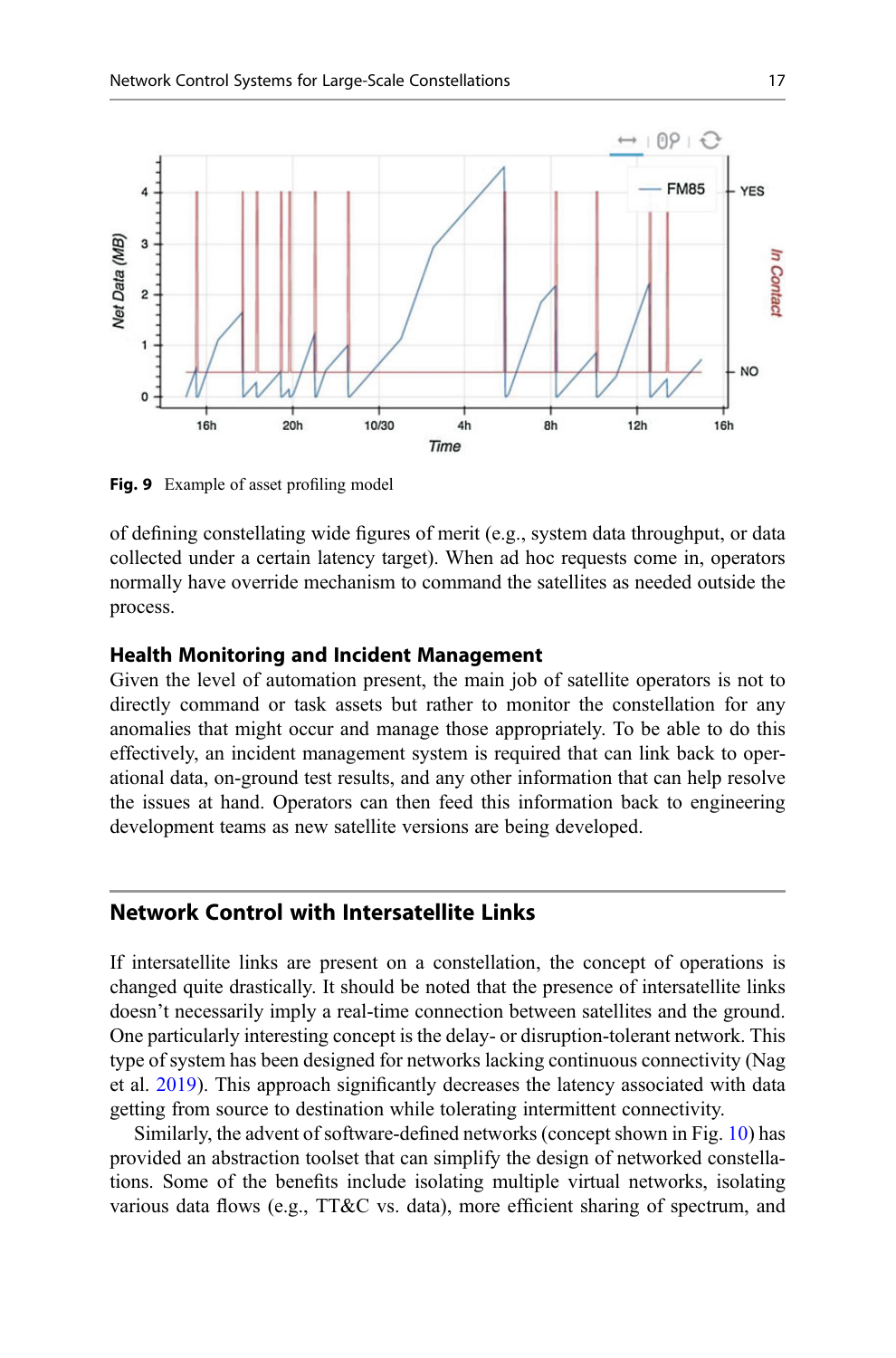<span id="page-17-0"></span>

Fig. 10 Software-defined networking concept (Open Networking Foundation [2012](#page-20-0))

enabling a more flexible network control structure. Additionally temporospatial SDNs enable additional benefits such as advanced packet routing and usage of orbit and attitude knowledge in data routing (Barrit and Eddy [2015\)](#page-19-0).

Various proposed data routing algorithms are also available in literature for intersatellite-link constellations, e.g., Fig. [11](#page-18-0) (Bunkheila et al. [2016\)](#page-20-0).

## Machine Learning and AI Applications

A few uses of machine learning and AI applications in network control systems have already been mentioned above, such as telemetry trending or asset profiling, but these are far from the only applications, and as larger constellations are deployed, more and more useful applications appear. This is particularly true in the area of remote sensing and Earth observation.

Machine learning and AI applications are driving innovations in on-board data processing or simply pre-processing. Mechanically, this explosive growth in launches of private and public satellites has induced an exceedingly rapid growth for space-generated data. ESA observation satellites reached requirements of close to 150 terabytes per day in 2018. This volume and definition of data has contributed to the across-the-board rise in users for space-generated data. The volume and reliability of this data have tremendously improved. Further the speed of delivery has been reduced to almost real-time capabilities for certain data categories. This process has created considerable issues in the management of the data flows, with delays,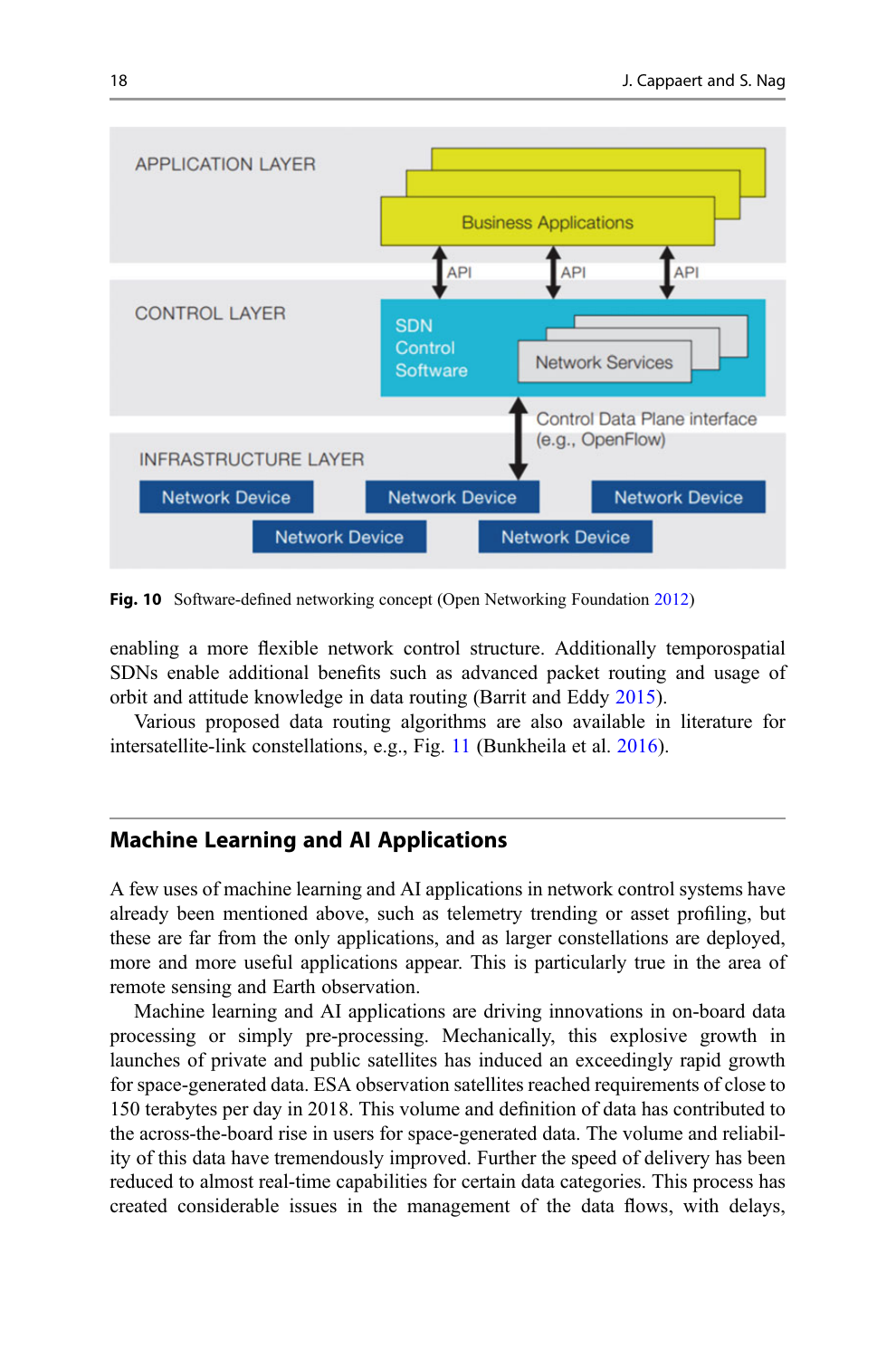<span id="page-18-0"></span>

| Routing Algorithm                                | <b>Routing Metric</b> | <b>Advantages</b>                                                                                             |
|--------------------------------------------------|-----------------------|---------------------------------------------------------------------------------------------------------------|
| Handover optimized routing<br>algorithm [88]     | Connection matrix     | Identifies the presence of inter-<br>satellite links                                                          |
| Bandwidth delay satellite<br>routing [89]        | Delay and bandwidth   | Ideal for LEO satellite networks                                                                              |
| Destruction resistant routing<br>algorithm [90]  | Link state            | Survivability of the network is en-<br>hanced                                                                 |
| Steiner tree routing [91]                        | Number of hops        | Limited overhead, supports a large<br>number of satellites                                                    |
| Distributed multi-path<br>routing [92]           | N/A                   | Better end-to-end delay,<br>instan-<br>taneous tracking of the changing<br>topology of LEO satellite networks |
| Dynamic routing algorithm<br>based on MANET [93] | N/A                   | Provides high autonomy, compatible<br>functionality, limited overhead                                         |

Fig. 11 Available routing algorithms for intersatellite links (Radhakrishnan et al. [2016](#page-20-0))

defaults, and crucial data reaching the user a long time after it ceased to be operationally useful.

However, the latest technological developments in chip-making have made possible the pre-processing of data directly at the satellite level. Thus data analytics in space has progressively reduced the amount of data to be downloaded back to ground stations.

This factor process of on-board processing of data improves constellation efficiency greatly. It also reduces the demands on staff, equipment, and other the infrastructure on the ground and also reduced the power speeds required for the satellite transmissions. Moreover, it allows the raising of the speed at which critical information is transmitted to users by allowing the satellite to prioritize independently which data will be downloaded first, thus decreasing latency for truly relevant information, as well as allowing the satellite to autonomously direct sensors and make time-critical decisions.

In parallel, many new machine vision chips have stimulated interest by allowing smaller platforms to accomplish many more analytics. This increased capability includes the ability to run complex pattern determination and identification programs. There is an increasing consensus across the space ecosystem that this development is potentially a game changer for many current space-based products. Many feel it is likely to create profoundly disruptive applications that will largely exceed the capabilities of current space-based platforms in generating large sets of "smart," directly actionable data.

For example, the ESA-supported HyperScout-2 mission carried a Myriad 2 neural networking chip (Esposito et al. [2019](#page-20-0)). Spire's LEMUR2 satellite is carrying a Nvidia Jetson AI computing device in an ESA-supported demonstration mission. The range of potential applications is wide and includes cloud detection and removal from imagery, RF fingerprinting, RF IQ analysis and de-interference, pattern detection, and many others.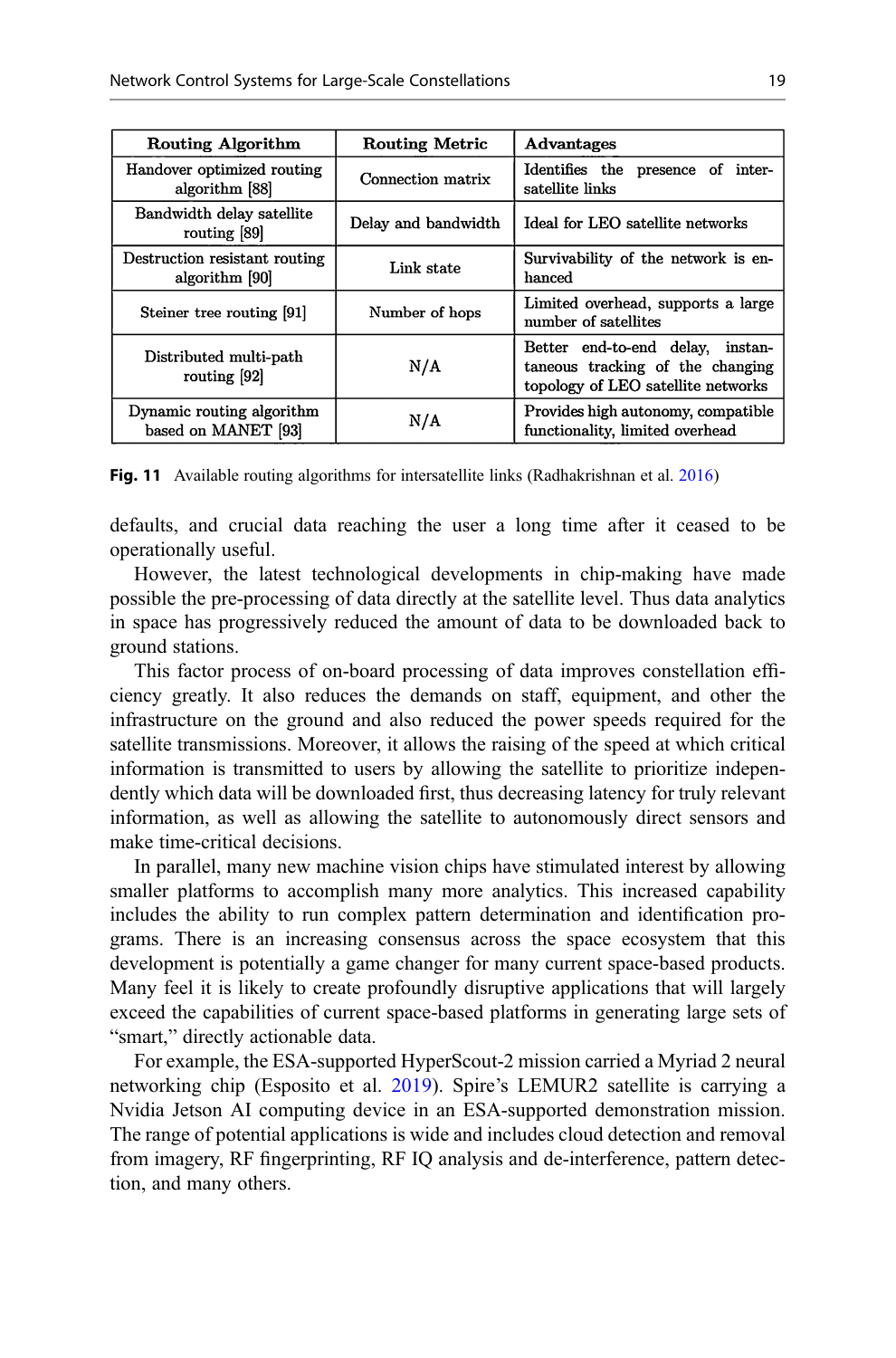# <span id="page-19-0"></span>Conclusion

Network control systems are often-neglected systems but are becoming more and more important as operators move from manual operation of a few satellites to operating large constellations where optical asset allocation is very non-transparent.

As complexity increases, more tools are required to offload operations from a team of operators to a true network control system. Part of the complexity of finding the optimal asset utilization for a constellation is the heterogeneity of a lot of smallsat networks. Modern network control systems leverage the appropriate tools to distribute the right levels of automation and autonomy between space and ground assets.

For constellations with intersatellite links, existing tools such as disruptiontolerant network (DTN) and software-defined networking (SDN) can be leveraged to enable packet routing, as compared to algorithm development from scratch.

Lastly, the application of machine learning and the use of newly developed AIoriented chipsets provide a large opportunity to increase the on-board autonomy of spacecraft.

## Cross-References

- ▶ [CleanSats and Efforts to Develop New Techniques for Space Debris Removal](http://link.springer.com/search?facet-eisbn=978-3-030-20707-6&facet-content-type=ReferenceWorkEntry&query=CleanSats and Efforts to Develop New Techniques for Space Debris Removal)
- ▶ Planet'[s Dove Satellite Constellation](http://link.springer.com/search?facet-eisbn=978-3-030-20707-6&facet-content-type=ReferenceWorkEntry&query=Planet�s Dove Satellite Constellation)
- **[Remove Debris Small Satellite Project](http://link.springer.com/search?facet-eisbn=978-3-030-20707-6&facet-content-type=ReferenceWorkEntry&query=Remove Debris Small Satellite Project)**
- ▶ [The Brazilian Small Satellite Programme](http://link.springer.com/search?facet-eisbn=978-3-030-20707-6&facet-content-type=ReferenceWorkEntry&query=The Brazilian Small Satellite Programme)
- ▶ [The Capella Satellite System](http://link.springer.com/search?facet-eisbn=978-3-030-20707-6&facet-content-type=ReferenceWorkEntry&query=The Capella Satellite System)
- ▶ [The Kepler Satellite System](http://link.springer.com/search?facet-eisbn=978-3-030-20707-6&facet-content-type=ReferenceWorkEntry&query=The Kepler Satellite System)
- ▶ [The OneWeb Satellite System](http://link.springer.com/search?facet-eisbn=978-3-030-20707-6&facet-content-type=ReferenceWorkEntry&query=The OneWeb Satellite System)

## References

- M. Abramson, Earth Phenomena Observation System (EPOS) for Coordination of Asynchronous Sensor Webs. NASA Contract Report (2012). [https://esto.nasa.gov/2012test/conferences/estc-](https://esto.nasa.gov/2012test/conferences/estc-2002/Papers/A5P1(Abramson).pdf)[2002/Papers/A5P1\(Abramson\).pdf](https://esto.nasa.gov/2012test/conferences/estc-2002/Papers/A5P1(Abramson).pdf)
- D.L. Alderson, J.C. Doyle, Contrasting views of complexity and their implications for networkcentric infrastructures. IEEE Trans. Syst. Man Cybern. Part A Syst. Hum. 40(4), 839–852 (2010)
- S. Augenstein, A. Estanislao, E. Guere, S. Blaes, Optimal scheduling of a constellation of earthimaging satellites, for maximal data throughput and efficient human management, in Twenty-Sixth International Conference on Automated Planning and Scheduling, 2016
- B.J. Barrit, W. Eddy, Temporospatial SDN for Aerospace Communications. Semantic Scholar (2015). <https://pdfs.semanticscholar.org/7da3/6c18aafb29b1620dc78a89d3e7e6115b5570.pdf>
- N. Bianchessi, G. Righini, Planning and scheduling algorithms for the COSMO-SkyMed constellation. Aerosp. Sci. Technol. 12(7), 535–544 (2008)
- C. Boshuizen, J. Mason, P. Klupar, S. Spanhake, Results from the planet labs flock constellation. Presented at the AIAA/USU Small Satellite Conference, Logan, Utah, 2014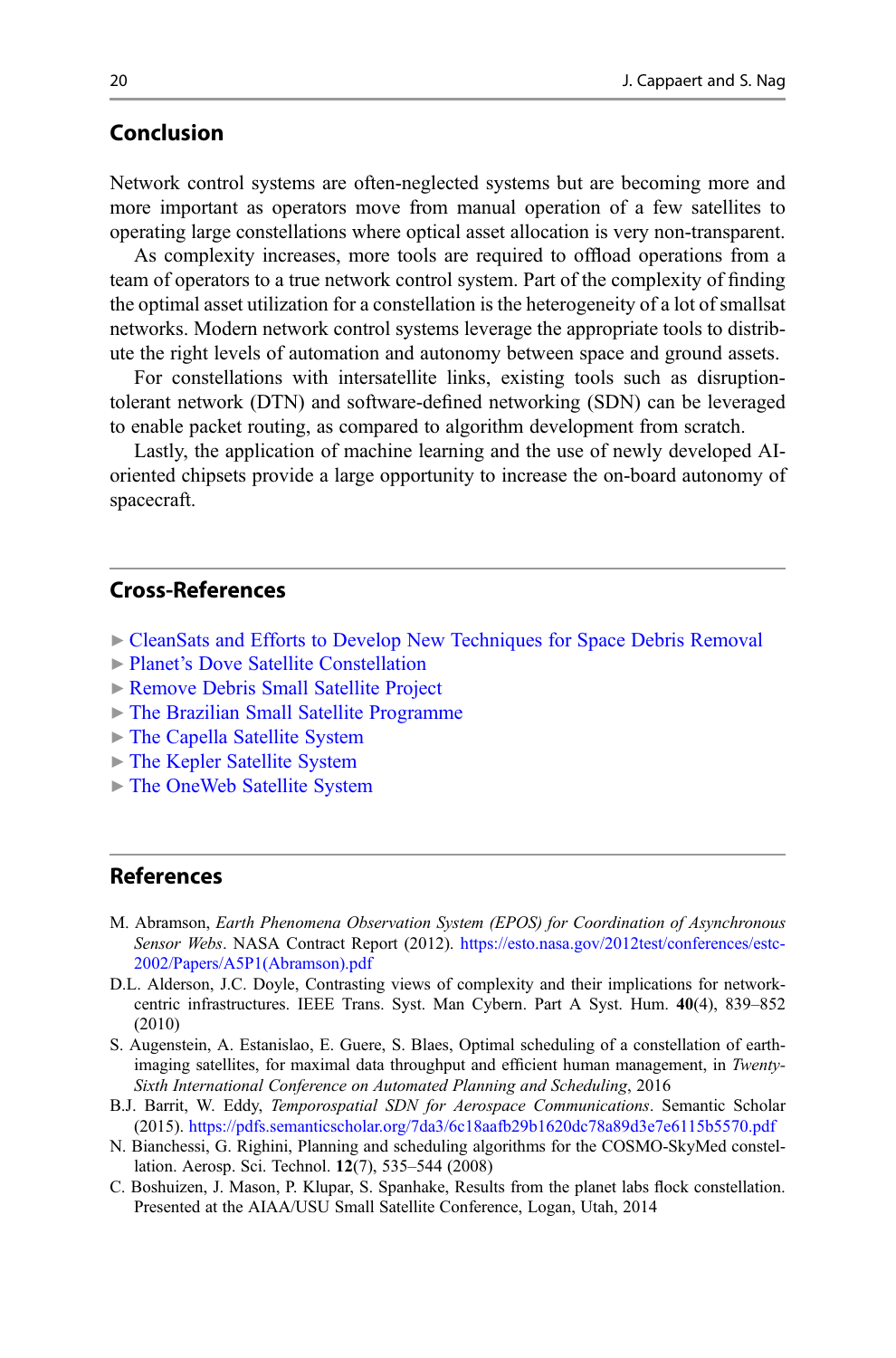- <span id="page-20-0"></span>F. Bunkheila et al., A new algorithm for agile satellite-based acquisition operations. Acta Astronomica (2016). <https://www.sciencedirect.com/science/article/abs/pii/S0094576515302629>
- D.-H. Cho et al., Optimization-based scheduling method for agile earth-observing satellite constellation. J. Aerosp. Inf. Syst. 15(11), 1–16 (2018). [https://www.researchgate.net/publication/](https://www.researchgate.net/publication/327982972) [327982972](https://www.researchgate.net/publication/327982972)
- S. Damiani, G. Verfaillie, M.-C. Charmeau, An earth watching satellite constellation: How to manage a team of watching agents with limited communications, in *Proceedings of the Fourth* International Joint Conference on Autonomous Agents and Multiagent Systems, 2005, pp. 455– 462
- D. Doan, R. Zimmerman et al., *Commissioning the World's Largest Satellite Constellation*. Semantic Scholar (2017). [https://www.semanticscholar.org/paper/Commissioning-the-World%E2%](https://www.semanticscholar.org/paper/Commissioning-the-World%E2%80%99s-Largest-Satellite-Doan-Zimmerman/77884ab008f482712c4a3d9457f6611f1006b391) [80%99s-Largest-Satellite-Doan-Zimmerman/77884ab008f482712c4a3d9457f6611f1006b391](https://www.semanticscholar.org/paper/Commissioning-the-World%E2%80%99s-Largest-Satellite-Doan-Zimmerman/77884ab008f482712c4a3d9457f6611f1006b391)
- M. Esposito et al., In-orbit demonstration of artificial intelligence applied to hyperspectral and thermal sensing from space, in SPIE Conference, Aug 2019. [https://spie.org/Publications/Pro](https://spie.org/Publications/Proceedings/Paper/10.1117/12.2532262?SSO=1) [ceedings/Paper/10.1117/12.2532262?SSO](https://spie.org/Publications/Proceedings/Paper/10.1117/12.2532262?SSO=1)=[1](https://spie.org/Publications/Proceedings/Paper/10.1117/12.2532262?SSO=1). Last accessed 4 March 2020; [https://nebula.esa.](https://nebula.esa.int/content/delay-tolerant-network-flexible-communication-eo-satellites) int/content/delay-tolerant-network-fl[exible-communication-eo-satellites.](https://nebula.esa.int/content/delay-tolerant-network-flexible-communication-eo-satellites) Last accessed 5 March 2020
- Euroconsult, Prospects for the Small Satellite Market (2019). [http://www.euroconsult-ec.com/shop/](http://www.euroconsult-ec.com/shop/index.php?id_product=116&controller=product) [index.php?id\\_product](http://www.euroconsult-ec.com/shop/index.php?id_product=116&controller=product)=[116&controller](http://www.euroconsult-ec.com/shop/index.php?id_product=116&controller=product)=[product.](http://www.euroconsult-ec.com/shop/index.php?id_product=116&controller=product) Last accessed 4 March 2020
- A. Globus, J. Crawford, J. Lohn, R. Morris, Scheduling Earth Observing Fleets Using Evolutionary Algorithms: Problem Description and Approach (Academia, 2002). [https://www.academia.edu/](https://www.academia.edu/28374353/Scheduling_earth_observing_fleets_using_evolutionary_algorithms_Problem_description_and_approach) 28374353/Scheduling\_earth\_observing\_fl[eets\\_using\\_evolutionary\\_algorithms\\_Problem\\_](https://www.academia.edu/28374353/Scheduling_earth_observing_fleets_using_evolutionary_algorithms_Problem_description_and_approach) description and approach
- L. He, X.-L. Liu, Y.-W. Chen, L.-N. Xing, K. Liu, Hierarchical scheduling for real-time agile satellite task scheduling in a dynamic environment. Adv. Space Res. 63(2), 897–912 (2019). <https://doi.org/10.1016/j.asr.2018.10.007>
- L. Jian, W. Cheng, Resource planning and scheduling of payload for satellite with genetic particles swarm optimization, in IEEE Congress on Evolutionary Computation, 2008. CEC 2008. (IEEE World Congress on Computational Intelligence), 2008, pp. 199–203
- A. Kennedy, A. Marinan, K. Cahoy, J. Byrne, T. Cordeiro, Z. Decker, W. Marlow, S. Shea, Automated Resources-Constrained Science Planning for the MiRaTa Mission, 29th Annual AIAA/USU Conference on Small Satlelites (2015)
- M. Lemaitre, G. Verfaillie, F. Jouhaud, J.-M. Lachiver, N. Bataille, Selecting and scheduling observations of agile satellites. Aerosp. Sci. Technol. 6(5), 367–381 (2002)
- W.-C. Lin, D.-Y. Liao, C.-Y. Liu, Y.-Y. Lee, Daily imaging scheduling of an earth observation satellite. IEEE Trans. Syst. Man Cybern. Part A Syst. Hum. 35(2), 213–223 (2005)
- S. Nag, A.S. Li, J.H. Merrick. Scheduling algorithms for rapid imaging using agile Cubesat constellations. Advances in Space Research 61(3), 891–913 (2018)
- S. Nag, A. Li, V. Ravindra, M. Sanchez Net, K.M. Cheung, R. Lammers, B. Bledsoe, Autonomous scheduling of agile spacecraft constellations with delay tolerant networking for reactive imaging, in International Conference on Planning and Scheduling (ICAPS) SPARK Applications Workshop, Berkeley, 2019. [https://openreview.net/pdf?id](https://openreview.net/pdf?id=rJeDNZq5FE)=[rJeDNZq5FE](https://openreview.net/pdf?id=rJeDNZq5FE)
- Open Networking Foundation, Software-Defined Networking: The New Norm for Networks. 13 April 2012. White Paper from the Open Networking Foundation. [https://www.opennetworking.org/](https://www.opennetworking.org/images/stories/downloads/sdn-resources/white-papers/wp-sdn-newnorm.pdf) [images/stories/downloads/sdn-resources/white-papers/wp-sdn-newnorm.pdf](https://www.opennetworking.org/images/stories/downloads/sdn-resources/white-papers/wp-sdn-newnorm.pdf)
- R. Radhakrishnan et al., Survey of Inter-satellite Communication for Small Satellite Systems: Physical Layer to Network Layer View IEEE Explore (Fourth Quarter 2016). [https://](https://ieeexplore.ieee.org/document/7466793) [ieeexplore.ieee.org/document/7466793](https://ieeexplore.ieee.org/document/7466793)
- E. Robinson, Optimized Stochastic Coordinated Planning of Asynchronous Air and Space Assets, 11 Jan 2017. <https://arc.aiaa.org/doi/abs/10.2514/1.I010415>
- T. Schetter, M. Campbell, D. Surka. Multiple agent-based autonomy for satellite constellations. Artificial Intelligence 145(1-2), 147–180 (2003)